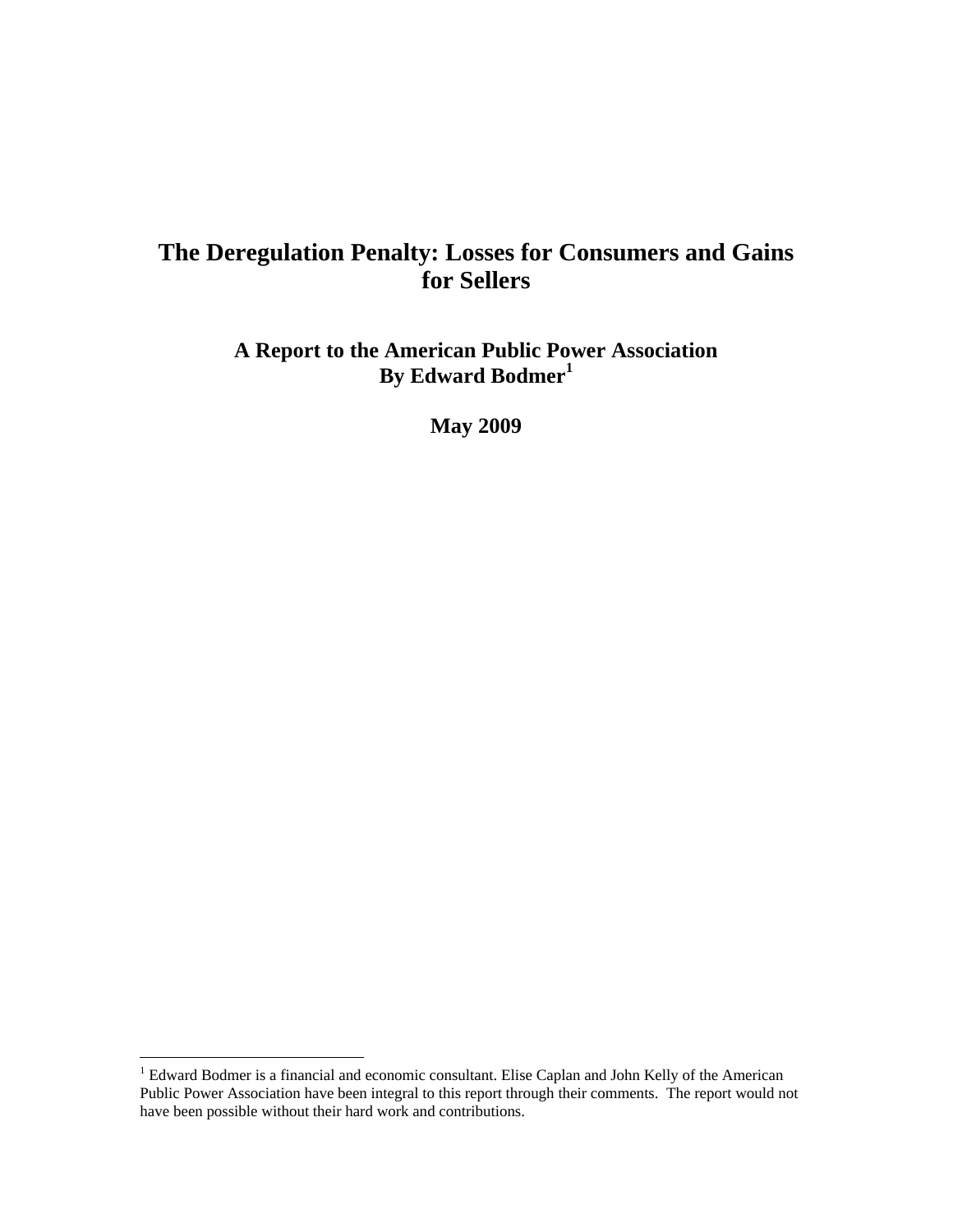### **I Introduction and Summary of Results**

This paper presents an analysis of the financial performance in 2008 of the companies with the greatest amount of unregulated generation selling power in the wholesale electricity market operated by the PJM Interconnection. This analysis provides a means to assess the costs to consumers from the restructuring of the electricity markets in the PJM region. Excess earnings by these companies indicate that the revenues from the sale of electricity greatly exceed the costs of producing electricity. Were these restructured markets truly competitive, as is claimed by their supporters, such high profits would bring additional entrants into the market and drive down the prices. Anomalous financial outcomes, such as those experienced by these companies year after year, would be unlikely to occur in efficient competitive markets. The profitability of these companies is therefore a direct indicator of higher costs for consumers.

This report updates two earlier reports prepared for the American Public Power Association to measure the profitability and financial performance of these companies.<sup>2</sup> As with the earlier studies, the main objective of the inquiry is to compare the earnings and shareholder benefits of deregulated companies with those of regulated, vertically integrated utilities to estimate the cost penalty to consumers under deregulation. Because there is not one all-encompassing measure, various approaches are applied, including both financial or accounting earnings and stock market performance. The measures used for this analysis are listed below and described in greater detail in the body of the report and in Appendix C.

A. Financial Accounting Measures of Profitability: The indicators listed below are financial or accounting measures, meaning they are available from the annual financial reports provided by the companies to the Securities and Exchange Commission (SEC), and are actual measures of dollar earnings.

- Return on Equity: Net income (after preferred dividends) divided by the average common equity balance. Net income is the profit of the company and the common equity is the amount under shareholder ownership.
- Return on Invested Capital: After-tax operating income divided by the total invested capital (debt plus adjusted equity less cash). Operating income does not account for interest expense, non-recurring items, and investments in other firms.
- Gross Margin: Total revenue from the sale of electricity, less the cost of fuel and purchased power.

 $\overline{a}$ 2 These studies were: *The Electric Honeypot: The Profitability Of Deregulated Electric Generation Companies*, by Edward Bodmer, February 2007,

http://appanet.org/files/PDFs/Bodmerstudywappendices.pdf; Affidavit of Edward Bodmer, Comments of the American Public Power Association, FERC Dockets RM07-19-000 19-000 and AD07-7-000, Wholesale Competition in Regions with Organized Electric Markets, September 14, 2007, http://appanet.org/files/PDFs/bodmer.pdf.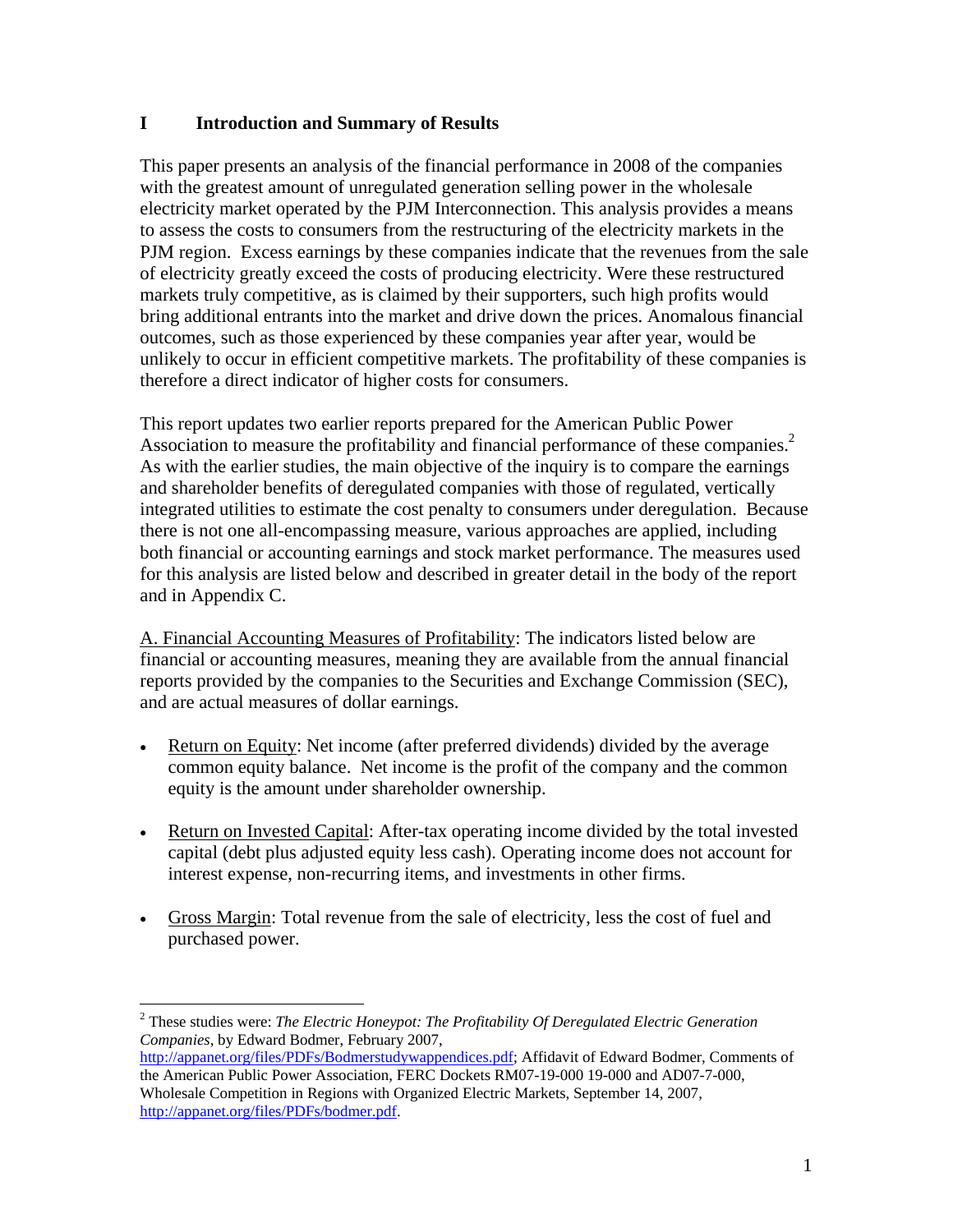- Cash Flow from Operations: Revenue from all operations net of expenses, this measure is compiled from the cash flow statement of each company. Cash flow reflects actual taxes paid, removes the effects of mark-to-market accounting<sup>3</sup>, does not subtract depreciation, and deducts total actual operating expenses.
- Free Cash Flow before Capital Expenditure: Measures cash flow after expenses on capital investments. Free cash flow subtracts investment expenses from the cash flow from operations.

B. Stock Market Indicators: These measures are indicators of the market value of the company's stocks and determine the benefits that accrue to shareholders. Investors ultimately care about the cash that goes into their pockets, not return on investment figures computed from accounting information. Two analyses were performed to illustrate shareholder benefits.

- Holding Period Returns to Shareholders: This is the primary measure of investor earnings, and is equal to the total cumulative earnings from changes in the share price plus dividends over a given period of time ("holding period.")
- Market-to-Book Ratio: Equal to the stock price divided by the per share cash investment in the company. This provides another measure of the market value of a company compared to the actual cash investment.

C. Companies in the Study. Each of the above indicators is measured for two groups of companies that sell power in PJM on a deregulated basis (Core PJM Companies and Merchant Companies) and a comparison group of Regulated Companies. Each of these groups is defined as follows:

- Core PJM Companies: These are owners of formerly vertically integrated, stateregulated utilities and include Exelon ("EXC"), Allegheny ("AYE"), Public Service Enterprise Group ("PSEG"), Constellation Energy ("CEG") and PPL Energy ("PPL"). Generating assets owned by these entities were generally constructed pursuant to state regulatory approval, where funding of the plants was made possible by rate-of-return regulation.
- Merchant Companies: These companies were not initially formed as regulated utilities and do not have an obligation to provide electricity to retail customers. Instead, their primary business is selling power in deregulated wholesale markets. The merchant companies include Mirant ("MIR"), Reliant Energy ("RRI"), NRG Energy ("NRG") and Midwest Generation, a subsidiary of Edison Mission Group, which is a subsidiary of Edison International ("EIX").
- Regulated Companies: To benchmark the profitability and the stock prices of PJM companies, we have used a set of vertically integrated companies that still earn

 $3$  Mark-to-market accounting measures the change in the market value of assets and assigns gains or losses to the company's earnings based on such increases or decreases.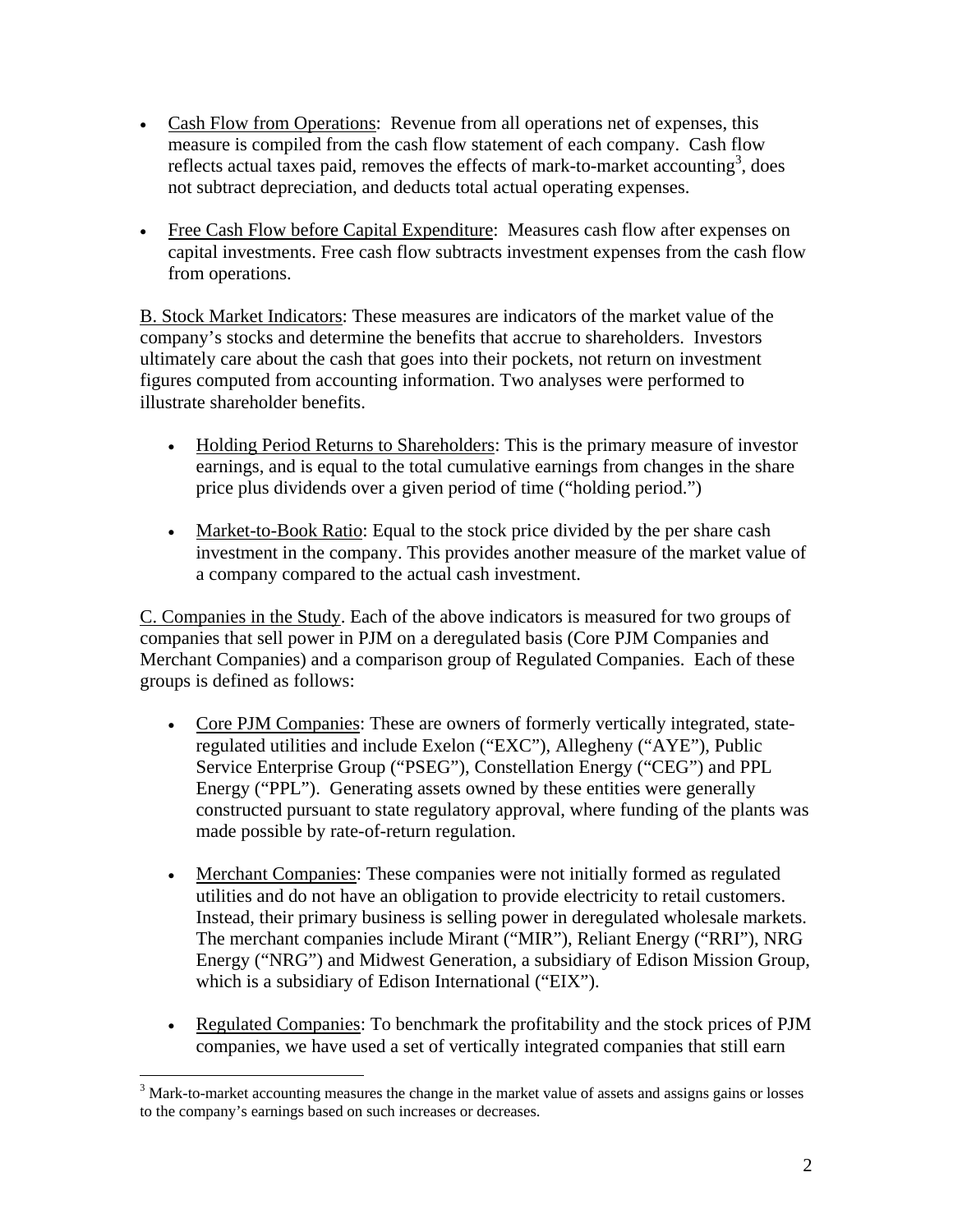revenues under rate-of-return regulation. Additional detail on the regulated sample is provided in Appendix A.

D. Sources of Financial Data: All of the companies analyzed in this report file financial reports with the SEC. Three of the PJM companies – Exelon, PSEG and PPL – present financial data in a manner that allows one to compute returns for the generating segment separately from other businesses. The other two PJM companies – AYE and Constellation – have less transparent reporting that does not allow differentiation of returns associated solely with generation of electric power. In particular, Constellation Energy mixes the reporting of its speculative trading activities with its brokering and its generation plants. With the exception of Midwest Energy, the parent (holding) companies for all of the companies also have publicly listed shares.<sup>4</sup>

E. Analytical Framework: A fundamental premise of this analysis is that the differential between the earnings of companies that own deregulated generation assets and those that remain regulated provides an estimate of the costs to consumers from deregulation. APPA and others have presented data showing that electricity rates in deregulated regions exceed those in regulated regions, and that the gap between the two continues to grow.<sup>5</sup> This analysis provides the other side of the story – that these price differentials cannot simply be a reflection of differences in costs if the profits of the deregulated companies significantly exceed those of regulated entities.

What is striking about this analysis is that the earnings for these owners of generation remained high in 2008, despite the severe economic downturn and record numbers of consumers unable to pay their bills. Although stock prices fell for all of the companies in this study, investors still earned more than if they had invested in the S&P 500 or in regulated utilities. Accounting measures of profitability – such as return on equity and cash flow – continued to increase last year.

F. Summary of Findings: This analysis demonstrates the largest owners of unregulated generation in PJM have extracted large amounts of wealth from consumers under a market structure ostensibly intended to create competition to benefit consumers. Following are the primary indicators of the large magnitude of the costs incurred by consumers.

• The difference in return on equity earned by the Core companies relative to the return earned by regulated companies was \$4.9 billion in both 2007 and 2008 and \$20 billion in total from 2001 through 2008.

<sup>&</sup>lt;sup>4</sup> All of the companies are either directly listed or are subsidiaries of holding companies with listed shares. In the case of Midwest Generation, the company that has generating assets in PJM is a very small part of Edison Mission Group, which is a subsidiary of Edison International, its holding company. Changes in Midwest Generation's profits and cash flow do not have much of an effect on the overall operations of Edison International and its stock price.

<sup>5</sup> *Retail Electric Rates in Deregulated and Regulated States: 2008 Update*, March 2009, http://appanet.org/files/PDFs/RKWFinal2008update.pdf.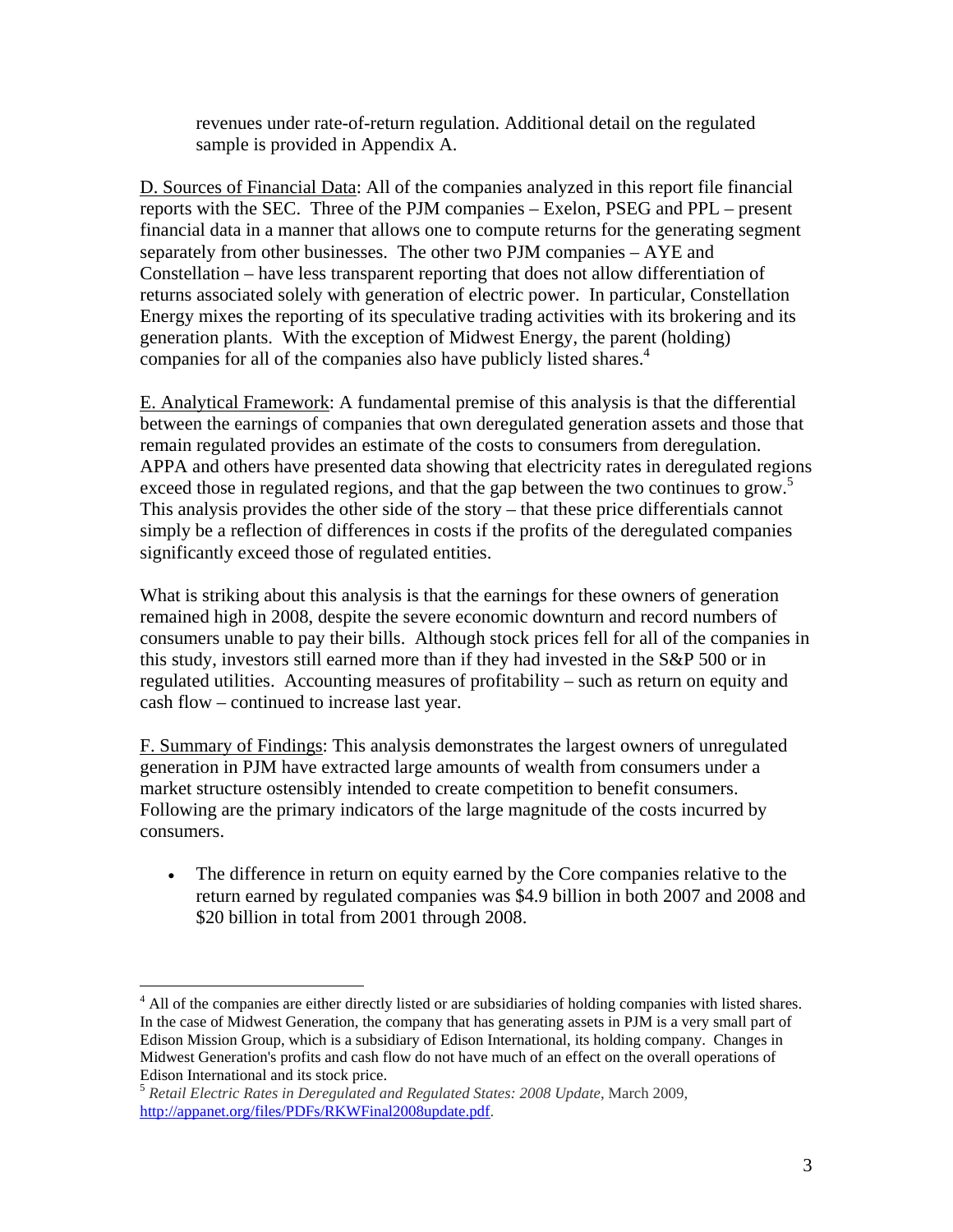- In 2008 alone, the gross margin on electricity sales for the Core company generating segment and the Merchant Companies increased by \$4.4 billion.
- The Core and Merchant companies have realized increases of more than \$6 billion in free cash flow since 2005.
- Shareholder earnings in the PJM companies were between \$33 billion and \$47 billion greater than investments in the S&P 500 over six and ten-year holding periods, and between \$19 billion and \$26 billion above regulated companies.
- The difference in market-to-book ratios for unregulated relative to Regulated Companies implies that shareholders expect a future revenue stream of \$47 billion from ownership of stock these companies, above that earned from regulated companies.

The remainder of this paper explains the financial performance measures and the calculation of the outcomes in greater detail.

# **II Return on Equity**

#### A. Determination of Return on Equity

Return on equity is a measure of profitability. It drives the revenue requirements used to determine rates for regulated companies. This measure also provides an indicator of earnings by shareholders relative to the investment they have made in the company (although it does not measure gains or losses from changes in the stock price). Return on equity is calculated by dividing the net income (after preferred dividends) by the average common equity balance. Net income is the profit of the company and the common equity is the amount under shareholder ownership.

Although the return on equity is a simple number to compute and interpret, the manner in which accounting data are compiled can distort comparisons between companies based on the return on equity. First, straight line depreciation over long-lived assets means returns increase as plants age, even though cash returns to investors do not change. Second, non-recurring write-offs and changes in accounting policy affect the measurement of net income (or profit) in the numerator. Further, accounting adjustments for goodwill, accumulated other comprehensive income and write-offs can distort the investment base that is the denominator in the accounting return calculations. (These are discussed in greater detail in Appendix C). Because return on equity is affected by accounting conventions, we have computed the following three different measures of return on equity:

• Unadjusted return on equity. This statistic is simple to calculate, and is a straightforward division of net income by the common equity balance (without adjustments to financial statement data.)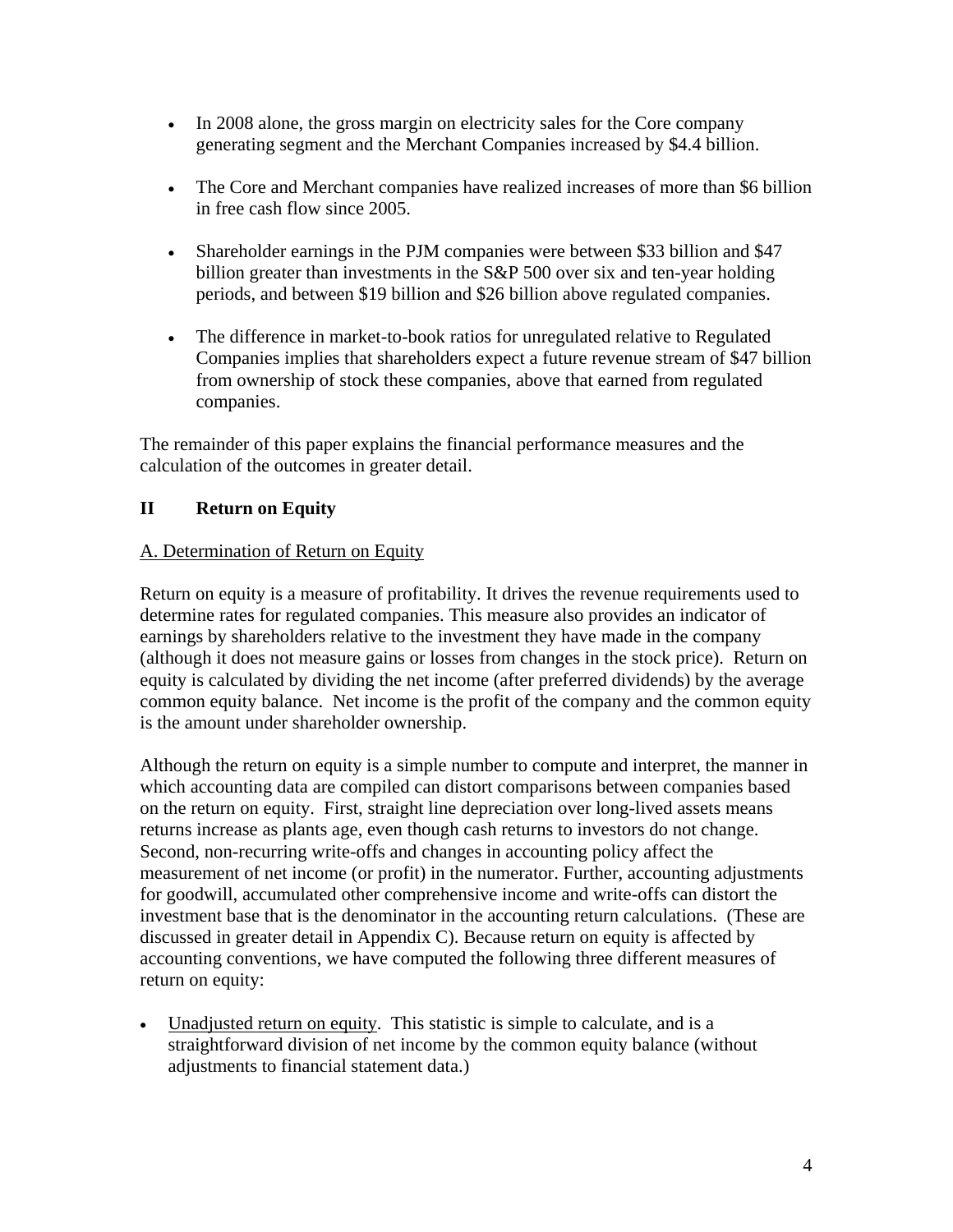• Return on equity with adjustments. Adjustments are made to equity capital to exclude goodwill, accumulated other comprehensive income, and plant write-offs associated with changing accounting methods. This measure of return requires adjustment of both the numerator and the denominator of the return on equity calculation.

For the regulated companies, the complications related to goodwill, write-offs, bankruptcy, capital structure changes and other factors generally do not arise. These companies do not frequently engage in business activities that cause the complications such as accumulated other comprehensive income encountered in the analysis of the Core and Merchant companies.

• Return on shareholders' equity reported by the Value Line Investment Survey. This external source is used to confirm that our results are generally in line with numbers computed from other sources. Returns on equity computed for the regulated sample are extracted from the Value Line investor survey.

There are two potential frameworks for calculating the adjusted and unadjusted return on equity. The first is to use the *total company* net income and common equity, which are provided by all the companies in their quarterly and annual filings submitted to the SEC. The second is calculated using just the *unregulated generating segment* net income and common equity, which provide a more accurate measure of the costs from deregulation because generation is a component of total electricity costs. The Core and Merchant companies often earn returns from other businesses that do not affect electric utility bills, such as energy trading or international power plants. But only three companies segregate their financial data for the unregulated generating plants.

The return on equity analysis demonstrates that the profitability of unregulated generating segments, where the data are available, has been particularly high in the past two years. The following graph illustrates the weighted average unadjusted return earned by the Core and Merchant companies in the aggregate, by regulated companies and the deregulated generation segments for Exelon, PSEG and PPL. In 2007 and 2008, these generating segments realized annual returns of 30 percent, while returns for regulated companies remained below 10 percent.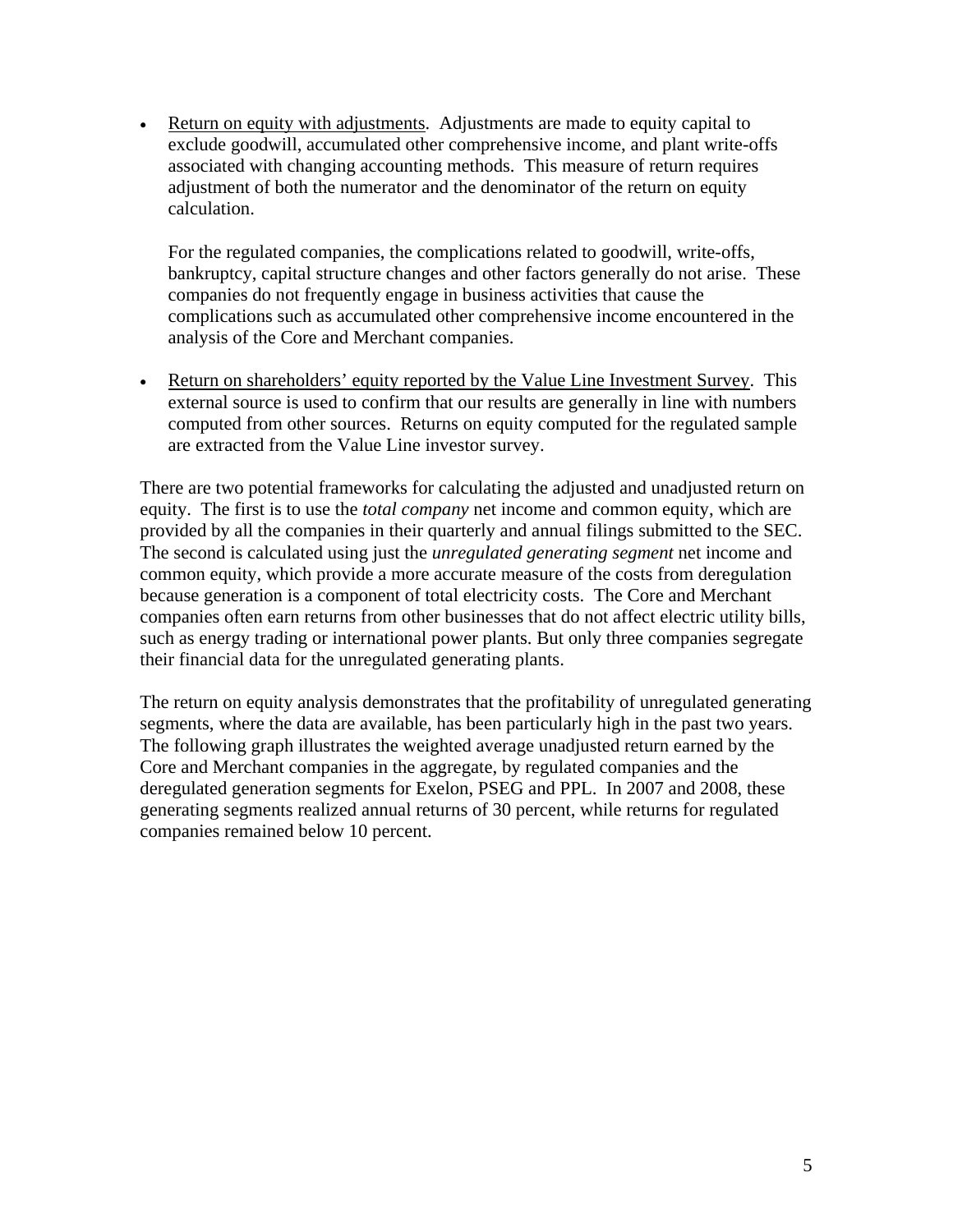

The following three tables present the three measures of return on equity earned by the Core companies in the aggregate, the generating segments (where the data are available)<sup>6</sup>, and the Merchant companies.

| Table 1: Unadjusted Return on Equity |           |           |            |           |          |          |          |           |  |  |
|--------------------------------------|-----------|-----------|------------|-----------|----------|----------|----------|-----------|--|--|
| <b>Core PJM Companies</b>            | 2001      | 2002      | 2003       | 2004      | 2005     | 2006     | 2007     | 2008      |  |  |
| Exelon                               | 18.49%    | 21.08%    | 9.76%      | 20.54%    | 10.25%   | 17.14%   | 29.39%   | 29.30%    |  |  |
| <b>PSEG</b>                          | 18.84%    | 10.10%    | 18.10%     | 12.88%    | 14.23%   | 15.40%   | 18.25%   | 13.05%    |  |  |
| PPL                                  | 8.74%     | 17.64%    | 26.77%     | 18.62%    | 15.66%   | 18.13%   | 24.12%   | 17.49%    |  |  |
| Allegheny                            | 23.24%    | $-26.00%$ | $-17.92%$  | $-21.65%$ | 4.93%    | 16.91%   | 17.86%   | 14.68%    |  |  |
| <b>Constellation Energy</b>          | 2.13%     | 13.61%    | 11.41%     | 12.78%    | 12.58%   | 15.72%   | 16.51%   | $-30.85%$ |  |  |
| Adjusted Average (1)                 | 17.33%    | 15.61%    | 16.51%     | 16.21%    | 13.18%   | 16.66%   | 21.23%   | 18.63%    |  |  |
| Weighted Average (2)                 | 16.23%    | 15.40%    | 14.67%     | 16.14%    | 12.24%   | 17.03%   | 24.45%   | 18.17%    |  |  |
| <b>Generating Segments</b>           |           |           |            |           |          |          |          |           |  |  |
| <b>Exelon Generation</b>             | 19.34%    | 14.02%    | $-4.54%$   | 22.45%    | 31.29%   | 29.75%   | 41.20%   | 41.67%    |  |  |
| <b>PSEG Power</b>                    | 27.38%    | 31.53%    | 41.64%     | 10.89%    | 5.95%    | 15.49%   | 28.01%   | 28.17%    |  |  |
| PPL Energy Supply                    | 4.96%     | 7.96%     | 20.82%     | 17.30%    | 13.22%   | 16.08%   | 24.75%   | 15.36%    |  |  |
| Weighted Average (2)                 | 14.80%    | 15.00%    | 15.95%     | 17.30%    | 17.99%   | 21.94%   | 32.66%   | 30.13%    |  |  |
| <b>Merchant Companies</b>            |           |           |            |           |          |          |          |           |  |  |
| <b>NRG</b>                           | 14.34%    |           |            | 7.25%     | 2.60%    | 14.48%   | 10.50%   | 18.84%    |  |  |
| Mirant                               | 14.64%    | 5.05%     |            |           |          | 72.44%   | 40.91%   | 27.89%    |  |  |
| Mirant - PJM                         | 5.72%     | 5.82%     | $-14.53%$  | 3.65%     | 0.23%    | 29.02%   | $-2.69%$ | 67.44%    |  |  |
| Reliant                              | 16.37%    | $-9.90%$  | $-30.70%$  | $-0.67%$  | $-8.56%$ | $-3.10%$ | 8.16%    | $-19.58%$ |  |  |
| Midwest                              | $-19.27%$ | $-3.44%$  | $-174.51%$ | $-5.84%$  | 12.34%   | 10.08%   | 10.64%   | 13.45%    |  |  |
| <b>Regulated Utility Companies</b>   | 10.05%    | 9.20%     | 8.70%      | 7.80%     | 8.50%    | 8.90%    | 8.10%    | 8.80%     |  |  |

**(1) The adjusted average does not include AYE in 2001-2004 and Constellation in 2008 (2) Weights are from the equity balance**

The return on equity could not be computed for the generating segments of Constellation and Allegheny because of the manner in which their financial statements are presented.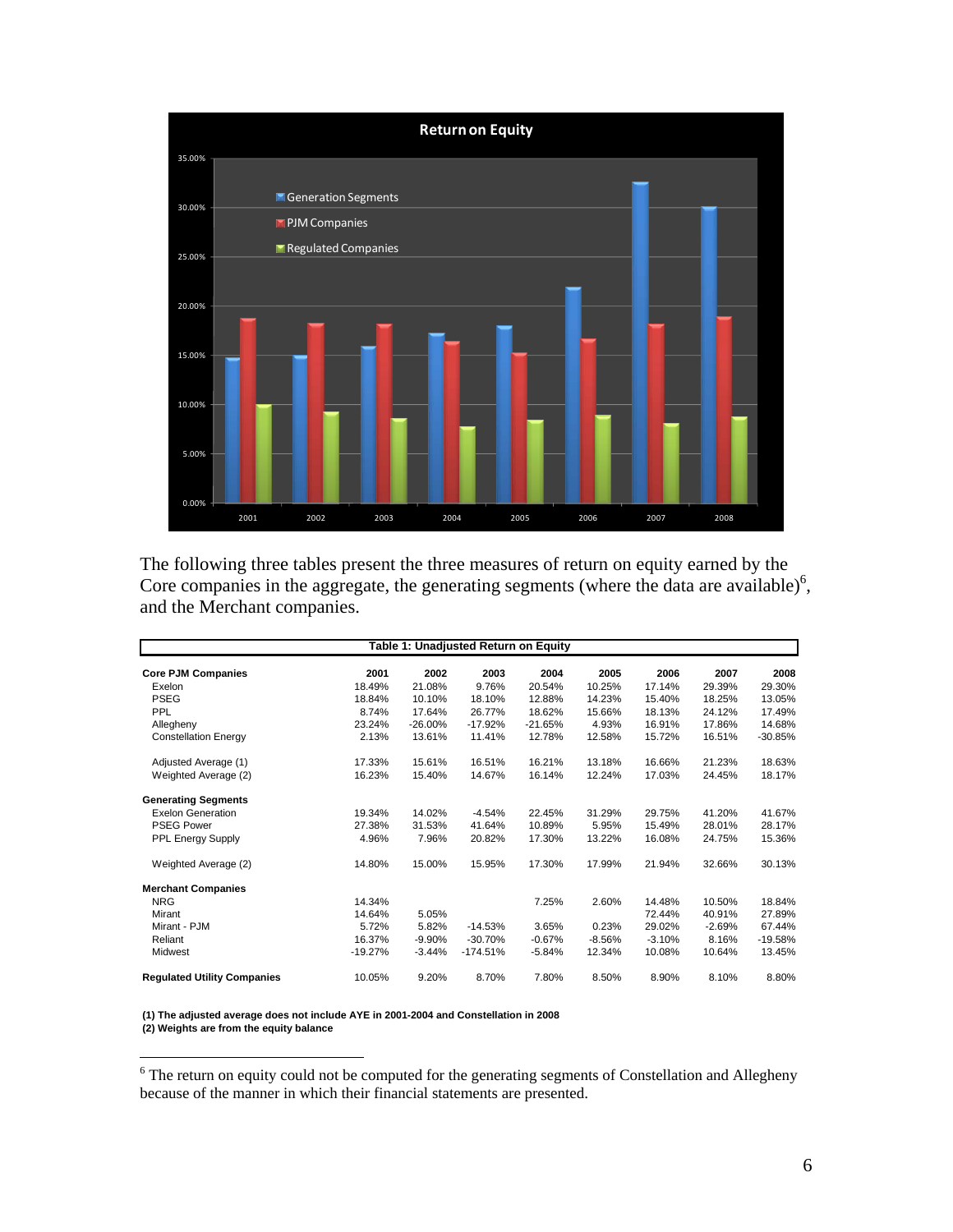|                                    |           |           | Table 2: Adjusted Return on Equity |           |            |          |        |           |
|------------------------------------|-----------|-----------|------------------------------------|-----------|------------|----------|--------|-----------|
| <b>Core PJM Companies</b>          | 2001      | 2002      | 2003                               | 2004      | 2005       | 2006     | 2007   | 2008      |
| Exelon                             | 14.88%    | 20.55%    | 18.42%                             | 17.70%    | 19.43%     | 19.56%   | 22.85% | 22.51%    |
| <b>Constellation Energy</b>        | 11.97%    | 16.41%    | 11.71%                             | 13.60%    | 13.24%     | 12.94%   | 14.33% | 11.00%    |
| <b>PSEG</b>                        | 15.48%    | 16.43%    | 19.44%                             | 15.74%    | 12.10%     | 13.12%   | 13.92% | 20.61%    |
| PPL                                | 22.03%    | 19.69%    | 23.23%                             | 18.69%    | 16.36%     | 18.08%   | 19.32% | 16.03%    |
| Allegheny                          | 22.88%    | $-25.60%$ | $-18.48%$                          | 2.60%     | 9.51%      | 19.74%   | 20.46% | 16.70%    |
| Adjusted Average (1)               | 18.82%    | 18.27%    | 18.20%                             | 16.43%    | 15.28%     | 16.69%   | 18.18% | 18.97%    |
| Weighted Average (2)               | 15.25%    | 18.63%    | 18.10%                             | 16.52%    | 16.00%     | 16.55%   | 18.42% | 20.83%    |
| <b>Generating Segments</b>         |           |           |                                    |           |            |          |        |           |
| <b>Exelon Generation</b>           | 18.90%    | 13.56%    | 9.45%                              | 17.49%    | 27.02%     | 26.45%   | 37.16% | 37.84%    |
| <b>PSEG Power</b>                  | 27.38%    | 31.53%    | 41.64%                             | 10.89%    | 5.95%      | 15.49%   | 28.01% | 28.17%    |
| <b>PPL Energy Supply</b>           | 20.56%    | 19.65%    | 25.35%                             | 23.66%    | 18.94%     | 21.86%   | 31.51% | 18.63%    |
| Weighted Average (2)               | 21.29%    | 19.68%    | 23.12%                             | 17.28%    | 18.02%     | 22.10%   | 32.99% | 29.46%    |
| <b>Merchant Companies</b>          |           |           |                                    |           |            |          |        |           |
| <b>NRG</b>                         | 13.90%    |           |                                    | 7.98%     | 2.84%      | 19.81%   | 15.80% | 26.65%    |
| Mirant                             | 14.64%    | 6.34%     | $-87.98%$                          | $-65.15%$ | $-413.79%$ | 80.02%   | 43.58% | 27.03%    |
| Mirant - PJM                       | 5.76%     | 5.92%     | 1.94%                              | 3.44%     | 1.06%      | 28.80%   | 2.96%  | 65.30%    |
| Reliant                            | 29.18%    | $-7.81%$  | $-29.30%$                          | 5.81%     | $-1.95%$   | $-6.74%$ | 6.51%  | $-16.63%$ |
| Midwest                            | $-19.27%$ | $-3.50%$  | 37.14%                             | 1.08%     | 8.53%      | 6.44%    | 7.24%  | 10.34%    |
| <b>Regulated Utility Companies</b> | 10.05%    | 9.20%     | 8.70%                              | 7.80%     | 8.50%      | 8.90%    | 8.10%  | 8.80%     |

**(1) The adjusted average does not include AYE in 2001-2004 and Constellation in 2008 (2) Weights are from the equity balance**

#### Notes on Tables 1 and 2:

- 1. Average of the Core company returns is adjusted to exclude losses incurred by AYE from 2001 to 2004 and by Constellation in 2008.
- 2. Weighted averages shown for the Core companies and for the generating segments are weighted according to the equity balances of the companies.
- 3. No average was computed for the Merchant companies because of the distorting effects of the bankruptcy of NRG and Mirant on the computed returns. The negative return realized by Reliant Energy in 2008 resulted largely from losses from its energy marketing activities rather than its power plants.
- 4. A full list of the regulated companies and their individual returns is provided in Appendix A.

| Table 3: Return on Equity Reported by Value Line |        |           |           |        |        |        |        |        |  |  |  |
|--------------------------------------------------|--------|-----------|-----------|--------|--------|--------|--------|--------|--|--|--|
| <b>Core PJM Companies</b>                        | 2001   | 2002      | 2003      | 2004   | 2005   | 2006   | 2007   | 2008   |  |  |  |
| Exelon                                           | 17.20% | 20.10%    | 18.80%    | 19.50% | 23.60% | 23.70% | 26.90% | 24.60% |  |  |  |
| <b>PSEG</b>                                      | 18.60% | 18.60%    | 18.60%    | 18.60% | 18.60% | 18.60% | 18.60% | 18.60% |  |  |  |
| PPL                                              | 20.80% | 18.10%    | 20.20%    | 16.10% | 16.50% | 17.30% | 18.20% | 18.20% |  |  |  |
| Allegheny                                        | 17.24% | $-26.30%$ | $-22.11%$ | 6.09%  | 9.09%  | 15.39% | 16.30% | 13.90% |  |  |  |
| <b>Constellation Energy</b>                      | 9.20%  | 9.30%     | 11.10%    | 11.70% | 12.30% | 14.80% | 14.70% | 2.60%  |  |  |  |
| Adjusted Average (1)                             | 18.46% | 16.53%    | 17.18%    | 16.48% | 17.75% | 17.96% | 18.94% | 18.83% |  |  |  |
| Weighted Average (2)                             | 18.43% | 16.33%    | 16.58%    | 17.51% | 19.77% | 20.01% | 21.48% | 19.45% |  |  |  |
| <b>Merchant Companies</b>                        |        |           |           |        |        |        |        |        |  |  |  |
| <b>NRG</b>                                       |        |           |           | 6.00%  | 3.10%  | 9.40%  | 9.90%  | 14.00% |  |  |  |
| Reliant                                          | 9.40%  | 6.30%     | 3.70%     |        |        |        | 3.40%  | 1.50%  |  |  |  |
| <b>Regulated Utility Companies</b>               | 10.05% | 9.20%     | 8.70%     | 7.80%  | 8.50%  | 8.90%  | 8.10%  | 8.80%  |  |  |  |

Note: Table 3 does not include generation segments or Mirant because Value Line only computes returns on an aggregate basis and does not prepare a report for Mirant.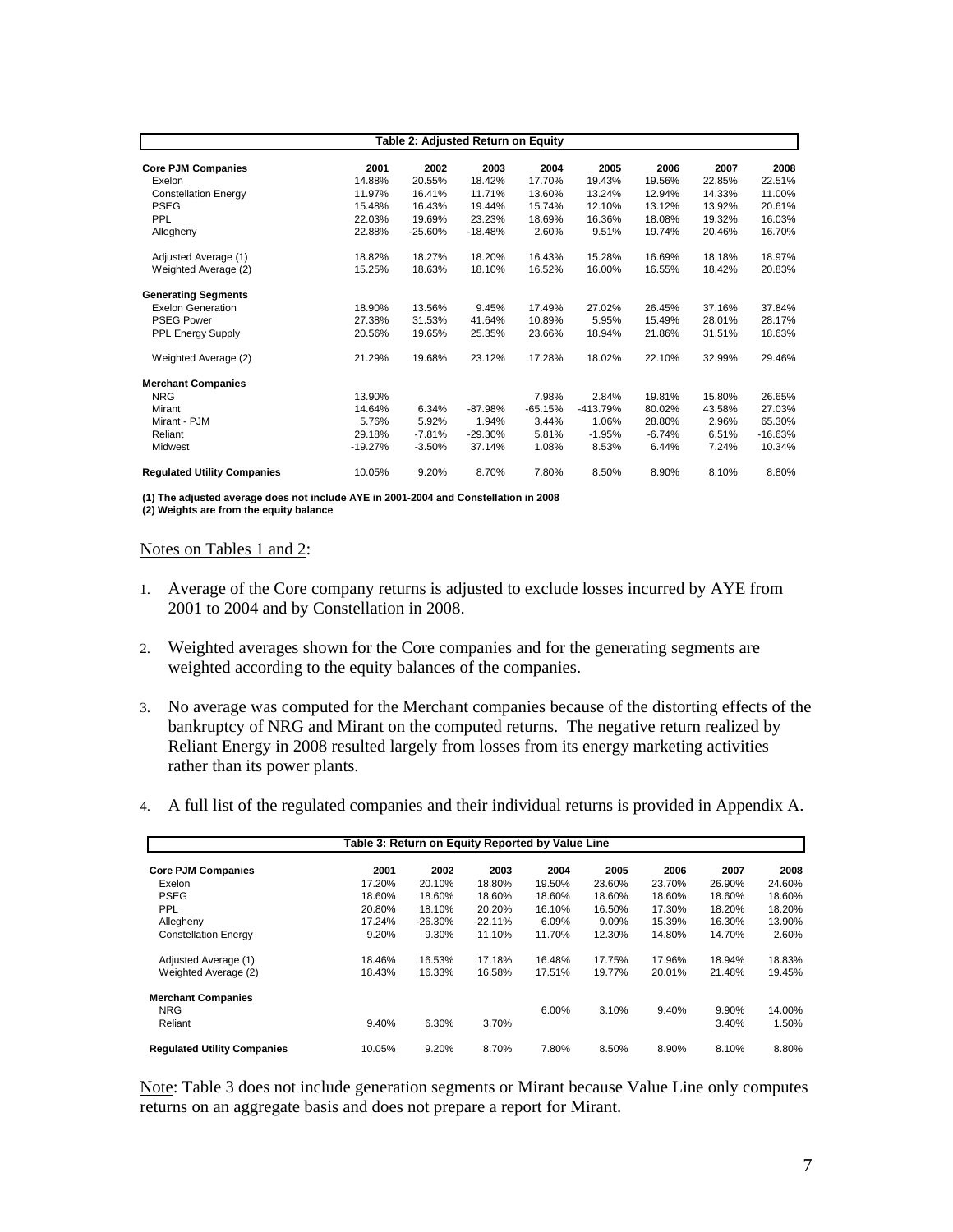The three different measures of return on equity for the PJM Core and Merchant companies are shown on the graph below. This graph demonstrates that each of the return on equity measures produces similar results.



The graph below shows the frequency distribution of 2008 returns for regulated companies and demonstrates that the returns of the Core and Merchant Companies and the generating segments in particular falls outside the entire range of the Regulated Companies.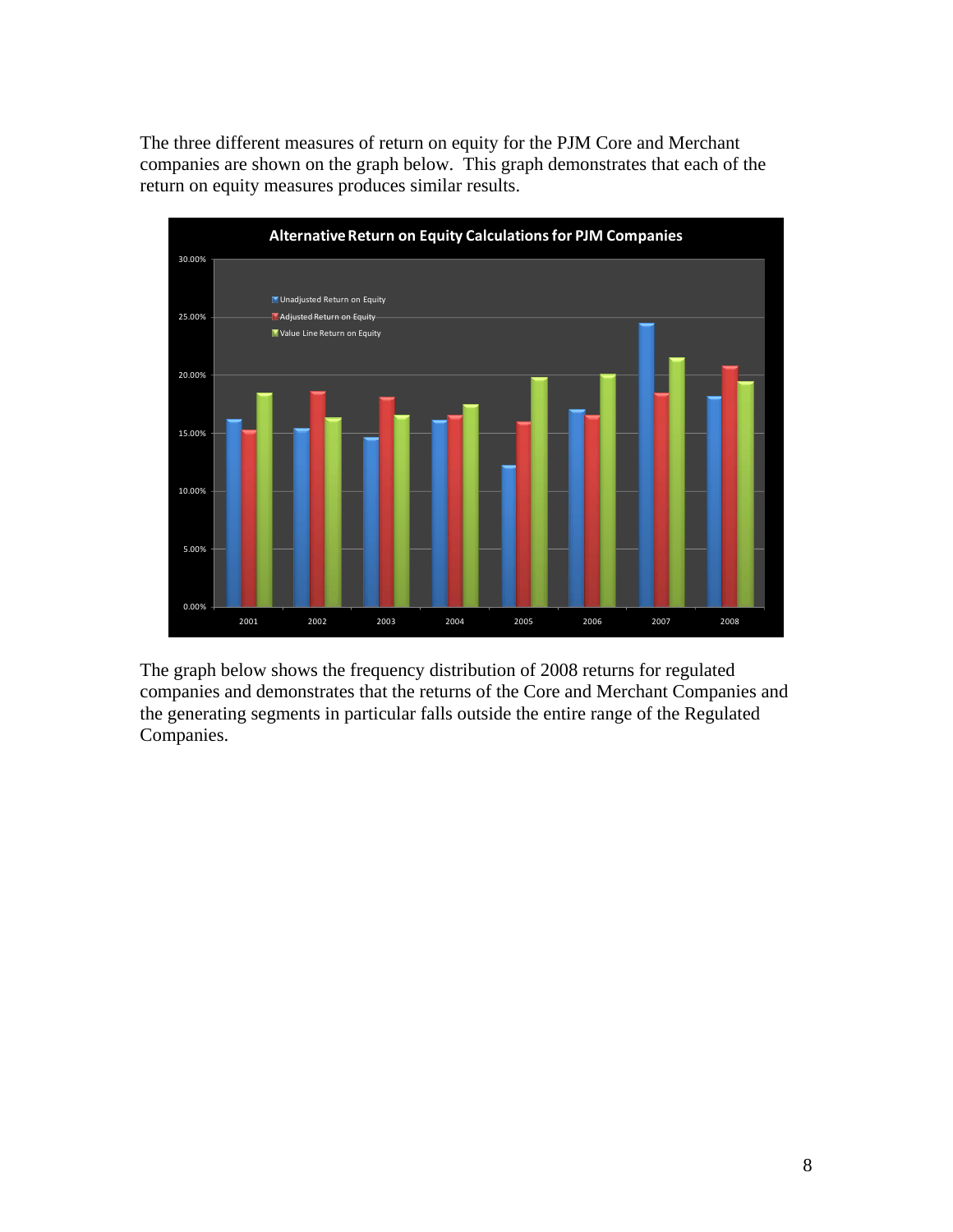

### B. Use of Return on Equity to Calculate Costs to Consumers

The return on equity data can be used to estimate the costs to consumers from the deregulation of electricity generation in PJM. To make this calculation, the first step is to compute the amount of "surplus return" or the excess that the generators are earning compared to what they would have earned under regulation, using the formula:

Surplus Return = (Generating Segment Adjusted ROE – Regulated ROE) x Deregulated Company Equity

The return on equity in this formula is calculated using after-tax net income. The next step is to determine the pre-tax amount by dividing the surplus return by one minus the tax rate.

Given the manner in which the companies report their finances, it is possible to make this computation for the three companies that report results for generating segments, or for the all companies in aggregate. The method presented here uses only the generating segments because, as explained earlier, this is the portion of the electricity bill directly affected by deregulation. The problem with making the calculation on an aggregate holding company basis is that the results are affected by distribution companies and other non-generation activities. This selected method, while more accurate, is an underestimate because it does not include all the generation sold into PJM. It does, however, provide a rough idea of the magnitude of the costs to consumers and the economy.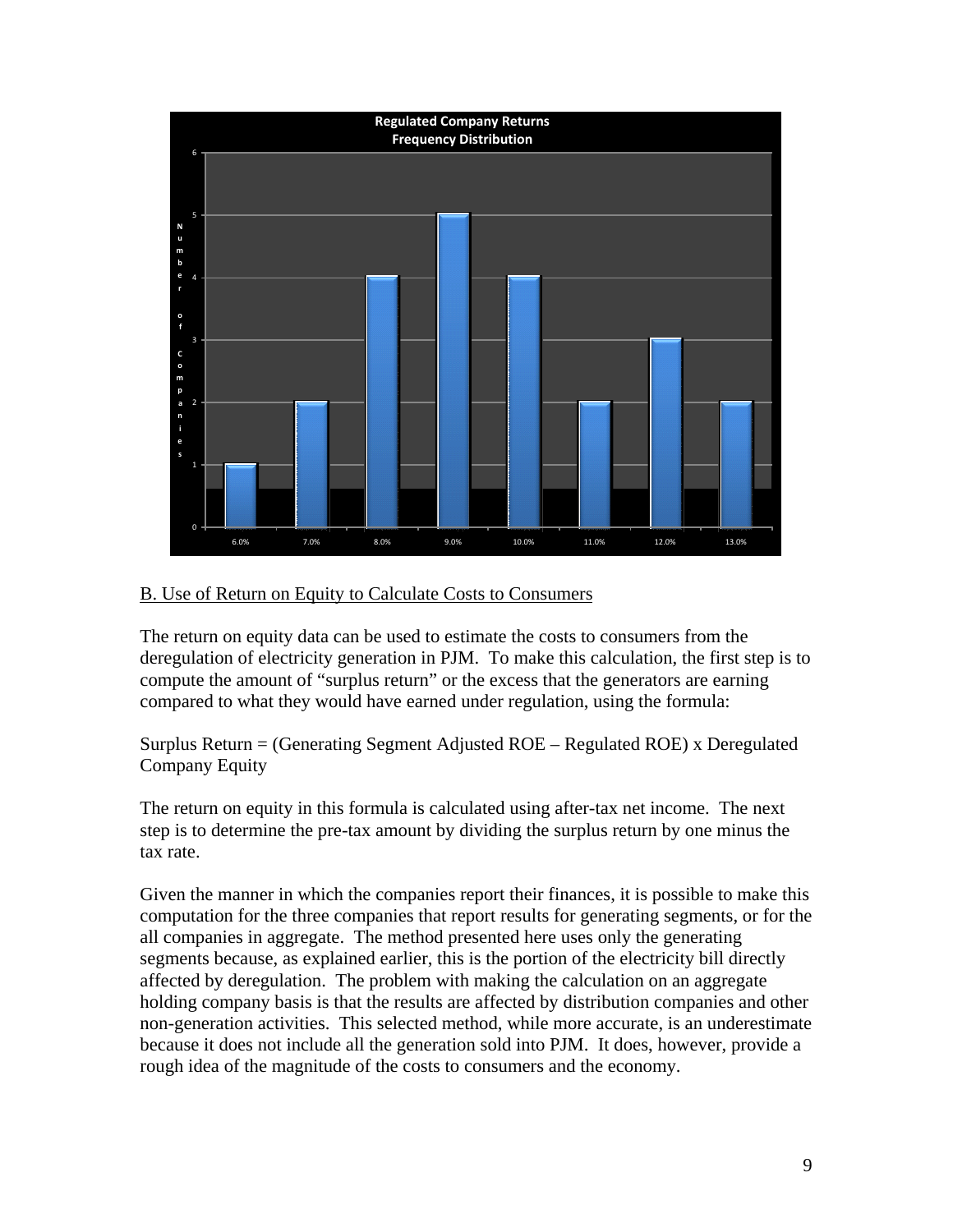The tables below show that the average surplus costs to consumers for the three generating segments of Exelon, PSEG and PPL totaled \$10 billion in 2007 and 2008. When the annual costs are summed over the period beginning in 2001, we see that consumers paid a \$20 billion "deregulation penalty" just from these three generating segments.



| Table 4: Computation of Aggregate Consumer Costs from Generating Segment Analysis |          |         |          |         |         |          |          |          |           |           |  |
|-----------------------------------------------------------------------------------|----------|---------|----------|---------|---------|----------|----------|----------|-----------|-----------|--|
|                                                                                   | 2001     | 2002    | 2003     | 2004    | 2005    | 2006     | 2007     | 2008     | Total     | Avg 07-08 |  |
| <b>Returns for Excess Cost Analysis</b>                                           |          |         |          |         |         |          |          |          |           |           |  |
| PJM Generation Segment Return                                                     | 21.29%   | 19.68%  | 23.12%   | 17.28%  | 18.02%  | 22.10%   | 32.99%   | 29.46%   | 22.99%    | 31.22%    |  |
| <b>Requlated Return</b>                                                           | 10.05%   | 9.20%   | 8.70%    | 7.80%   | 8.50%   | 8.90%    | 8.10%    | 8.80%    | 8.76%     | 8.45%     |  |
| Excess Return Earned by PJM Generation                                            | 11.24%   | 10.48%  | 14.42%   | 9.48%   | 9.52%   | 13.20%   | 24.89%   | 20.66%   | 14.24%    | 22.77%    |  |
| Equity Balance of PJM Generation                                                  | 7.236    | 7.426   | 8.003    | 9.079   | 10.301  | 11.823   | 12.598   | 13.754   |           |           |  |
| Excess Earnings (Return x Balance)                                                | 813.58   | 778.61  | 1.153.94 | 861.05  | 980.55  | .560.14  | 3.134.96 | 2.842.06 | 12.124.90 | 2.988.51  |  |
| Tax Rate                                                                          | 40%      | 40%     | 40%      | 40%     | 40%     | 40%      | 40%      | 40%      |           |           |  |
| Excess Revenues paid by Consumers                                                 | 1.355.97 | .297.68 | .923.24  | .435.08 | .634.25 | 2.600.24 | 5.224.94 | 4.736.77 | 20.208.17 | 4.980.85  |  |

### **III Return on Invested Capital and Cash Flow Trends**

To eliminate potential biases from accounting adjustments and debt leverage that are present in the return-on-equity calculation, two other measures of financial performance are presented for the Core and Merchant companies: return on invested capital and cash flow, each of which is defined below. (A longer discussion of these measures is provided in Appendix C.)

• Return on Invested Capital. This statistic measures the income that accrues to total debt and equity investors rather than only equity investors. Return on invested capital is calculated by dividing after-tax operating income by the total invested capital (debt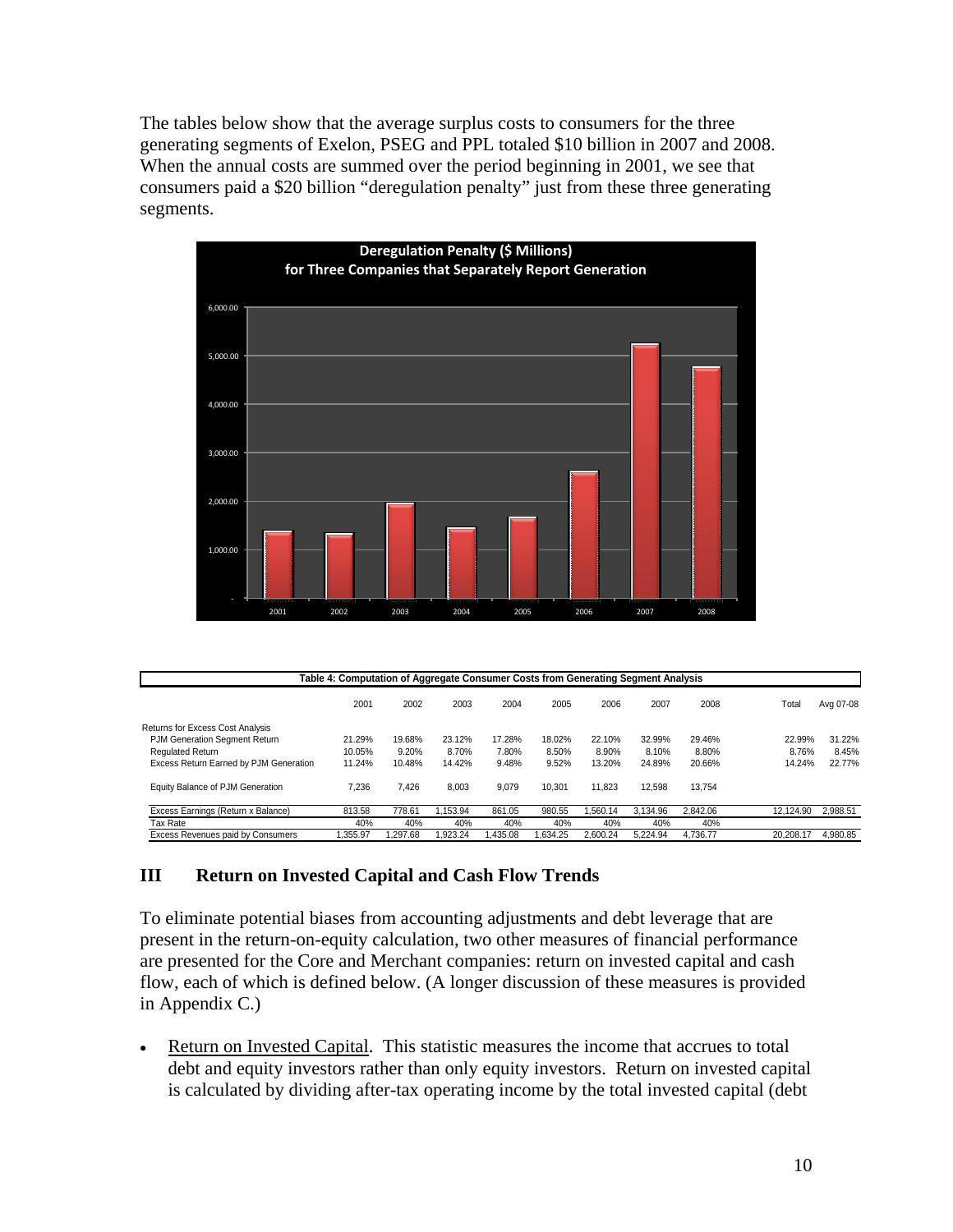plus adjusted equity less cash). Operating income is computed without interest expense or interest income, non-recurring items, or investments in other firms, but after taxes.

• Cash Flow: Cash flow has the advantage over the net income used to determine the return on equity, as it can be more difficult to manipulate through accounting methods. A company could report a positive net income, yet have a negative cash flow, for example.

Three different measures of cash flow are analyzed in this study:

- 1. Gross Margin. Equal to the total revenue from the sale of electricity less the cost of fuel and purchased power. The gross margin represents the contribution towards profits from electricity sales and drives trends in return on invested capital, return on equity and the other cash flow measures.
- 2. Cash Flow from Operations. Equal to the revenue from all operations net of expenses, this measure is compiled from the cash flow statement of each company. Cash flow reflects actual taxes paid, removes the effects of mark-tomarket accounting<sup>7</sup>, does not subtract depreciation, and deducts total actual operating expenses.
- 3. Free Cash Flow before Capital Expenditure. Measures cash flow after expenses on capital investments such that the cash flow reflects operations rather than financing. Free cash flow is calculated by subtracting investment expenses from the cash flow from operations.

It is difficult to make an accurate comparison using these measures with available data on the regulated companies. Therefore in presenting the cash flow and return on investment statistics, we present just trends over the past few years for the Core and Merchant companies.

Summary of Findings:

 $\overline{a}$ 

1) On average, Core and Merchant companies experienced higher returns on invested capital in 2008 than in earlier years as shown in Table 7 below.

 $<sup>7</sup>$  Mark-to-market accounting measures the change in the market value of assets and assigns gains or losses</sup> to the company's earnings based on such increases or decreases.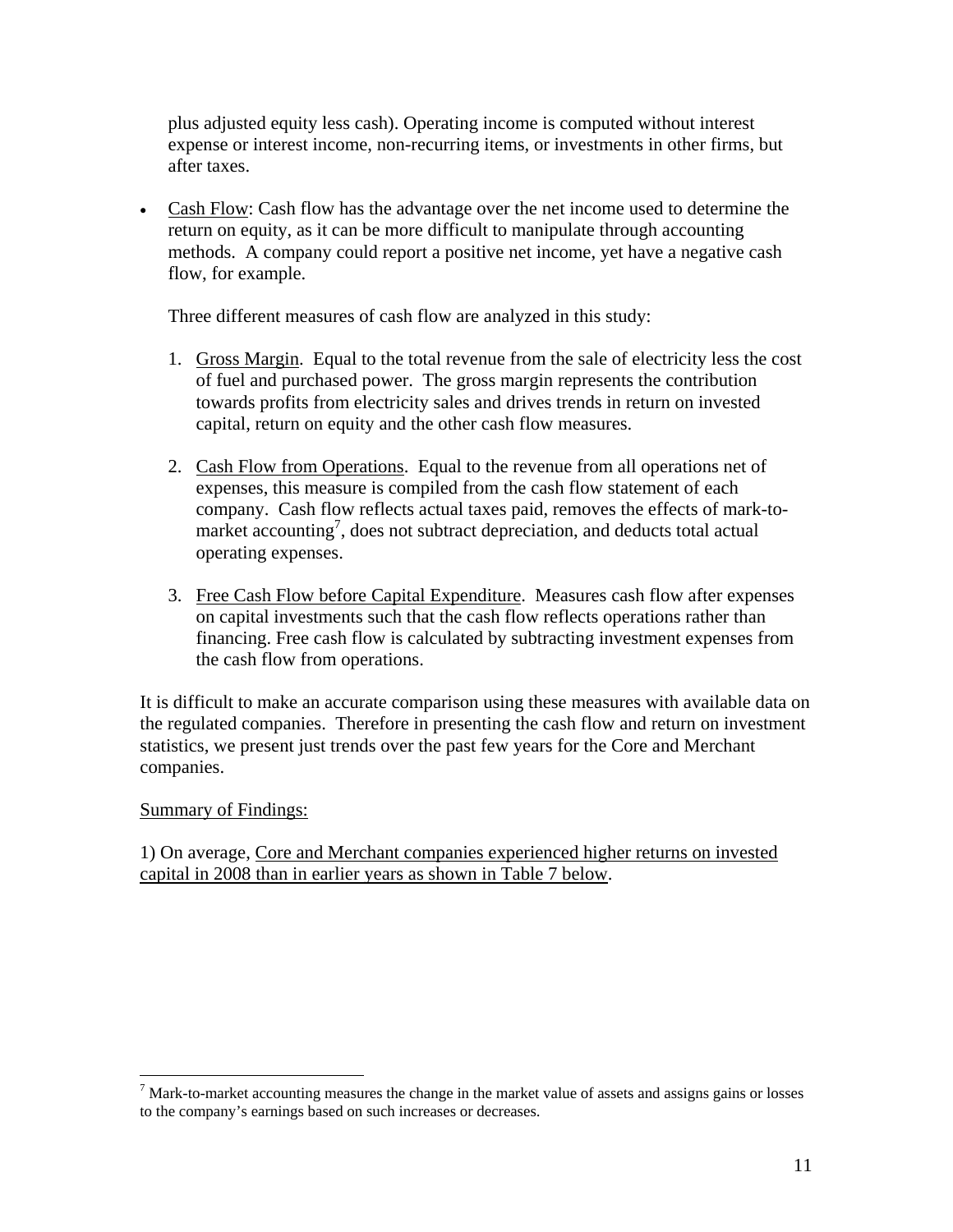|                             |          | <b>Table 7: Return on Invested Capital</b> |          |        |          |          |        |        |
|-----------------------------|----------|--------------------------------------------|----------|--------|----------|----------|--------|--------|
| <b>Core PJM Companies</b>   | 2001     | 2002                                       | 2003     | 2004   | 2005     | 2006     | 2007   | 2008   |
| Exelon                      | 8.93%    | 10.18%                                     | 8.47%    | 9.52%  | 11.31%   | 11.73%   | 12.81% | 13.40% |
| <b>Constellation Energy</b> | 5.82%    | 6.32%                                      | 6.93%    | 6.63%  | 6.75%    | 8.51%    | 8.84%  | 5.30%  |
| <b>PSEG</b>                 | 4.85%    | 6.79%                                      | 6.01%    | 5.30%  | 5.68%    | 8.39%    | 12.05% | 11.58% |
| PPL                         | 9.87%    | 9.74%                                      | 9.65%    | 9.47%  | 9.19%    | 9.41%    | 9.43%  | 9.85%  |
| Allegheny                   | 8.93%    | $-4.64%$                                   | $-1.85%$ | 6.01%  | 6.22%    | 9.40%    | 9.42%  | 8.51%  |
| Adjusted Average (1)        | 7.37%    | 8.25%                                      | 7.77%    | 7.73%  | 7.83%    | 9.49%    | 10.51% | 10.83% |
| <b>Generating Segments</b>  |          |                                            |          |        |          |          |        |        |
| <b>Exelon Generation</b>    | 8.16%    | 4.00%                                      | 4.34%    | 4.61%  | 8.38%    | 9.90%    | 12.63% | 15.04% |
| <b>PSEG Power</b>           | 4.85%    | 6.79%                                      | 6.01%    | 5.30%  | 5.68%    | 8.39%    | 12.05% | 11.58% |
| <b>PPL Energy Supply</b>    | 9.58%    | 12.18%                                     | 10.86%   | 10.42% | 8.47%    | 10.40%   | 10.52% | 11.00% |
| Average                     | 7.53%    | 7.66%                                      | 7.07%    | 6.78%  | 7.51%    | 9.56%    | 11.73% | 12.54% |
| <b>Merchant Companies</b>   |          |                                            |          |        |          |          |        |        |
| <b>NRG</b>                  | 5.29%    | 2.12%                                      | 2.98%    | 8.41%  | 5.74%    | 10.65%   | 7.61%  | 11.49% |
| Mirant                      | $-1.94%$ | 3.65%                                      |          | 5.43%  | 11.93%   | 4.99%    | 2.08%  | 1.17%  |
| Mirant - PJM                | 3.43%    | 6.76%                                      |          | 7.80%  | 10.78%   | 8.22%    | 6.02%  | 5.33%  |
| Reliant                     | 8.95%    | 10.48%                                     | 1.91%    | 3.41%  | $-0.19%$ | $-0.88%$ | 0.77%  | 5.74%  |
| Midwest                     | 1.39%    | 2.69%                                      | 1.72%    | 1.33%  | 7.38%    | 6.23%    | 7.76%  | 8.36%  |
| Average                     | 4.76%    | 5.51%                                      | 1.65%    | 5.24%  | 5.93%    | 6.05%    | 5.54%  | 7.73%  |

2) Gross margins have increased since 2004 for both Core and Merchant companies, (see Table 8). Unlike the aggregate return on investment or return on equity statistics, AYE and Constellation in 2006 began to present revenue and fuel cost statistics for the merchant generation segment separately. The gross margin trend demonstrates that Constellation's generation's gross margin increased by half a billion dollars from 2006 to 2008. For the generation segment of PJM companies other than Constellation and AYE, there has been a consistent increase in gross margin for each year since 2003 due to both increased energy and capacity prices. Total gross margin for the Merchant companies (which includes the PJM portion of Mirant) increased significantly in 2006 and 2008 in part because of changes in the amount of capacity owned by NRG.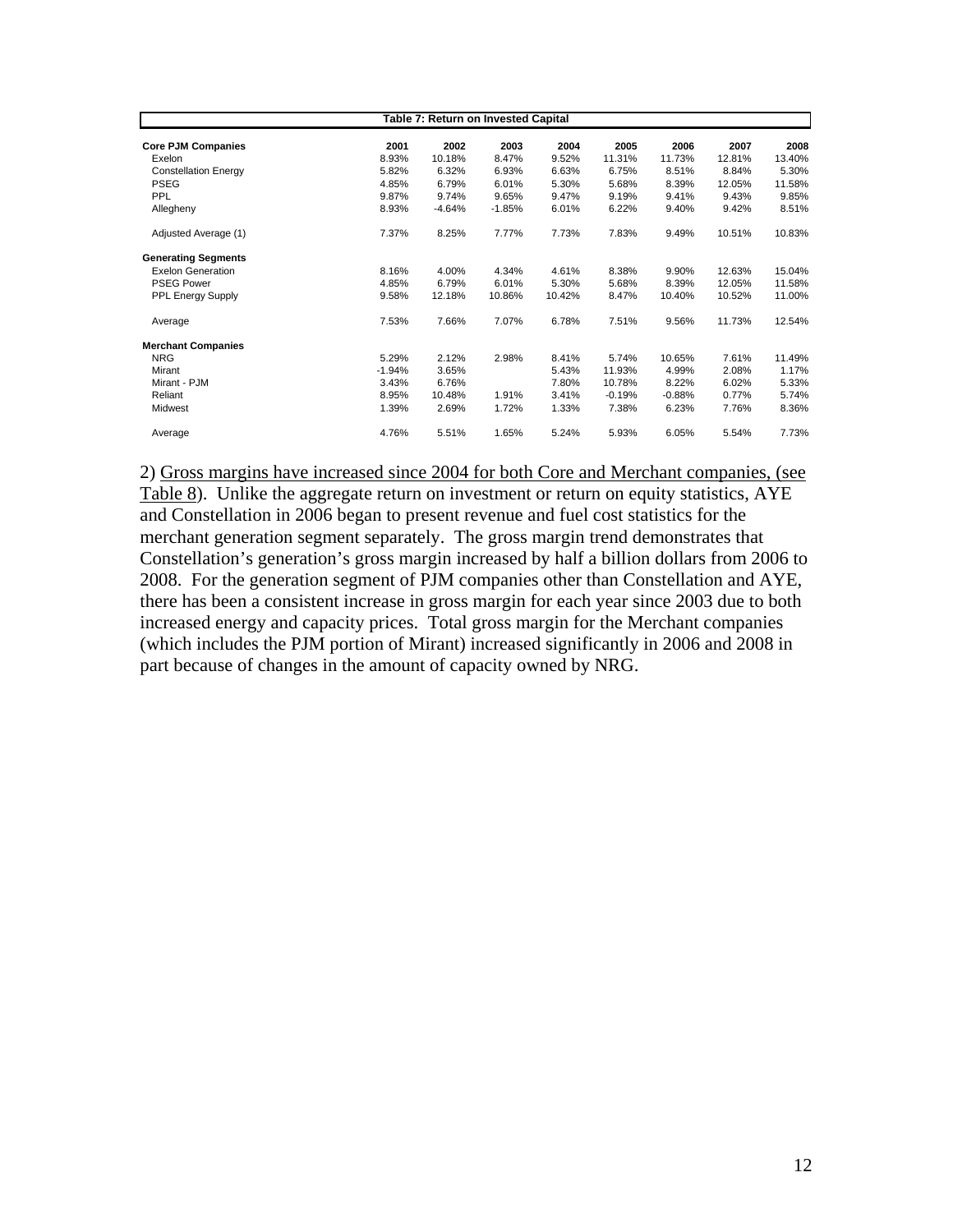| Table 8: Gross Margin (Revenues Less Purchased Power and Fuel in \$ Millions) |       |                |          |        |        |        |        |        |
|-------------------------------------------------------------------------------|-------|----------------|----------|--------|--------|--------|--------|--------|
| <b>Core PJM Companies</b>                                                     | 2001  | 2002           | 2003     | 2004   | 2005   | 2006   | 2007   | 2008   |
| Exelon                                                                        |       |                | 8,954    | 9,204  | 9.711  | 10,423 | 11,274 | 12,277 |
| <b>Constellation Energy</b>                                                   |       | $\blacksquare$ | 927      | 864    | 887    | 1.348  | 1,321  | 613    |
| <b>PSEG</b>                                                                   | 4,844 | 4,417          | 4,671    | 4,813  | 4,967  | 5,209  | 6,330  | 6,027  |
| PPL                                                                           |       |                | 3,934    | 4,113  | 4,363  | 4,680  | 4,872  | 4,773  |
| Allegheny                                                                     |       |                | 1.277    | 1,813  | 1.843  | 1,896  | 1,983  | 1,909  |
| Total                                                                         |       |                | 19,763   | 20,807 | 21,771 | 23,556 | 25,780 | 25,599 |
| Increase                                                                      |       |                |          | 1,044  | 964    | 1,785  | 2,224  | (181)  |
| <b>Generating Segments</b>                                                    |       |                |          |        |        |        |        |        |
| <b>Exelon Generation</b>                                                      |       |                | 3,015    | 3,692  | 4,564  | 5,165  | 6,298  | 7,182  |
| <b>PSEG Power</b>                                                             | 1.620 | 1.784          | 1,858    | 1,614  | 1.773  | 2,102  | 2,821  | 3,214  |
| <b>PPL Energy Supply</b>                                                      |       |                | 2,727    | 2,897  | 2,961  | 3,217  | 3,629  | 3,465  |
| <b>AYE Deregulated Generation</b>                                             |       |                |          |        |        | 825    | 931    | 969    |
| <b>Constellation Merchant</b>                                                 |       |                |          |        |        | 1,490  | 1,700  | 1,956  |
| Total without AYE and Constellation                                           |       |                | 2,533    | 2,734  | 3,099  | 3,495  | 4,249  | 4,620  |
| Increase                                                                      |       |                |          | 201    | 365    | 395    | 755    | 371    |
| Total with AYE and Constellation                                              |       |                |          |        |        | 12,799 | 15,379 | 16,786 |
| Increase                                                                      |       |                |          |        |        |        | 2,580  | 1,407  |
| <b>Merchant Companies</b>                                                     |       |                |          |        |        |        |        |        |
| <b>NRG</b>                                                                    | 982   | 841            | 486      | 859    | 641    | 2,358  | 2,611  | 3,287  |
| Mirant                                                                        | 1,886 | 961            | 1,097    | 1,128  | 881    | 1,947  | 1,107  | 2,129  |
| Mirant - PJM                                                                  | 490   | 469            | 400      | 501    | 455    | 1,318  | 1,002  | 2,129  |
| Reliant                                                                       | 5,640 | 6,178          | 2,258    | 2,419  | 1,846  | 1,346  | 1,441  | 2,552  |
| Midwest                                                                       | 703   | 752            | 651      | 651    | 1,046  | 1,017  | 1,179  | 1,296  |
| Total                                                                         | 7,815 | 8,240          | 3,796    | 4,430  | 3,988  | 6,039  | 6,233  | 9,264  |
| Increase/Decrease                                                             |       | 425            | (4, 444) | 634    | (442)  | 2,051  | 195    | 3,030  |

3) Cash flow from operations increased more dramatically than have the gross margins. The generating segments of the Core companies' cash flow increased by about \$8 billion from 2005 to 2008. A primary reason for this growth was the increased cash flow realized by Exelon and PSEG.

| Table 9: Cash Flow from Operations (\$ Millions) |       |          |       |       |       |        |        |          |  |  |
|--------------------------------------------------|-------|----------|-------|-------|-------|--------|--------|----------|--|--|
| <b>Core PJM Companies</b>                        | 2001  | 2002     | 2003  | 2004  | 2005  | 2006   | 2007   | 2008     |  |  |
| Exelon                                           |       |          | 3,908 | 4,895 | 2,644 | 5,363  | 5,006  | 7,050    |  |  |
| <b>Constellation Energy</b>                      | 573   | 1,020    | 1,080 | 1,087 | 627   | 525    | 928    | (1, 274) |  |  |
| <b>PSEG</b>                                      | 1,169 | (1, 287) | 1,447 | 1,605 | 949   | 1,926  | 1,921  | 2,345    |  |  |
| PPL                                              | 909   | 802      | 1,340 | 1.497 | 1,388 | 1.758  | 1.571  | 1,589    |  |  |
| Allegheny                                        | 336   | 326      | 370   | 524   | 486   | 763    | 955    | 861      |  |  |
| Total                                            |       |          | 8,145 | 9,607 | 6,095 | 10,335 | 10,381 | 10,571   |  |  |
| <b>Generating Segments</b>                       |       |          |       |       |       |        |        |          |  |  |
| <b>Exelon Generation</b>                         |       |          | 1,453 | 1,947 | 972   | 4,835  | 4.496  | 6,551    |  |  |
| <b>PSEG Power</b>                                |       |          | 700   | 575   | 215   | 2.015  | 2.016  | 2.443    |  |  |
| <b>PPL Energy Supply</b>                         | 619   | 651      | 910   | 616   | 838   | 1,240  | 1,094  | 1,039    |  |  |
| Total                                            |       |          | 3,063 | 3,138 | 2,025 | 8,090  | 7,606  | 10,033   |  |  |
| <b>Merchant Companies</b>                        |       |          |       |       |       |        |        |          |  |  |
| <b>NRG</b>                                       |       |          | (351) | 645   | 68    | 408    | 1.517  | 1,434    |  |  |
| Mirant                                           |       |          | 143   | 106   | 170   | 348    | 652    | 760      |  |  |
| Reliant                                          |       |          | 869   | (18)  | 175   | 1,330  | 755    | 173      |  |  |
| Midwest                                          |       |          | 108   | 190   | 145   | 874    | 732    | 545      |  |  |
| Total                                            |       |          | 769   | 924   | 559   | 2,960  | 3,656  | 2,912    |  |  |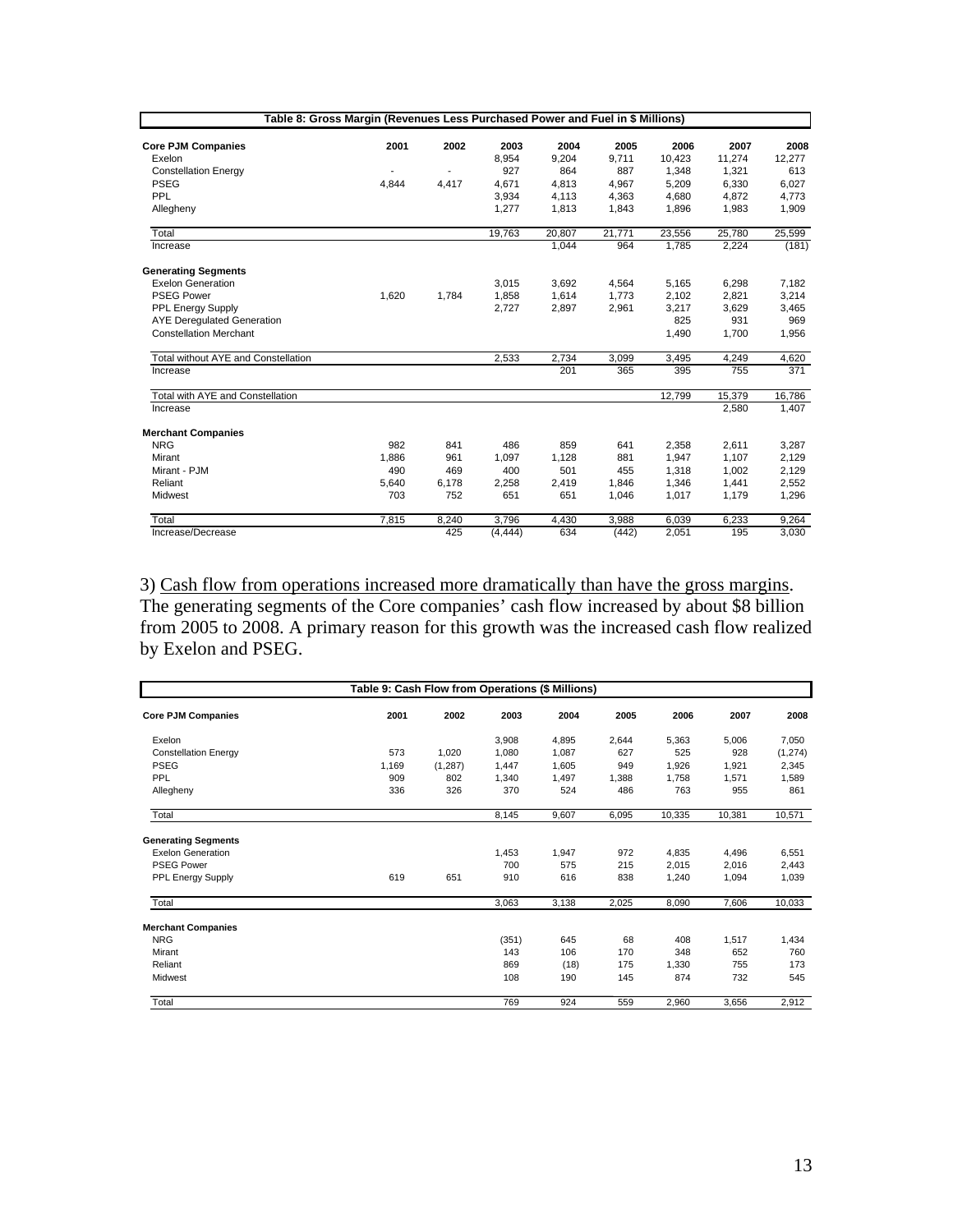4) Free cash flow before Capital Expenditure also increased in a pattern similar to the Cash Flow from Operations. (see Table 10)

|                             |          | Table 10: Free Cash Flow (\$ Millions) |       |        |       |        |        |         |  |  |  |
|-----------------------------|----------|----------------------------------------|-------|--------|-------|--------|--------|---------|--|--|--|
| <b>Core PJM Companies</b>   | 2001     | 2002                                   | 2003  | 2004   | 2005  | 2006   | 2007   | 2008    |  |  |  |
| Exelon                      |          |                                        | 3,908 | 4,895  | 2,644 | 5,363  | 5,006  | 7,050   |  |  |  |
| <b>Constellation Energy</b> | 743.22   | 1,207.38                               | 1,285 | 1,288  | 817   | 731    | 1.127  | (1,005) |  |  |  |
| <b>PSEG</b>                 |          |                                        | 1,942 | 2,084  | 1,439 | 2.399  | 2.357  | 2,701   |  |  |  |
| PPL                         | 1,140.60 | 1,138.60                               | 1,625 | 1,805  | 1,693 | 2.026  | 1,855  | 1,864   |  |  |  |
| Allegheny                   | 506.05   | 513.36                                 | 657   | 764    | 748   | 926    | 1,068  | 1,001   |  |  |  |
| Total                       |          |                                        | 9,416 | 10,835 | 7,341 | 11,445 | 11,413 | 11,612  |  |  |  |
| <b>Generating Segments</b>  |          |                                        |       |        |       |        |        |         |  |  |  |
| <b>Exelon Generation</b>    |          |                                        | 1,506 | 2,009  | 1,049 | 4,930  | 4,593  | 6,633   |  |  |  |
| <b>PSEG Power</b>           |          |                                        | 700   | 575    | 215   | 2.015  | 2.016  | 2.443   |  |  |  |
| PPL Energy Supply           | 647.20   | 777.00                                 | 1,029 | 730    | 947   | 1,376  | 1,249  | 1,221   |  |  |  |
| Total                       |          |                                        | 3,236 | 3,314  | 2,211 | 8,321  | 7,858  | 10,297  |  |  |  |
| <b>Merchant Companies</b>   |          |                                        |       |        |       |        |        |         |  |  |  |
| <b>NRG</b>                  |          |                                        | (155) | 848    | 220   | 874    | 1,951  | 1,806   |  |  |  |
| Mirant                      |          |                                        | 144   | 104    | 159   | 497    | 765    | 864     |  |  |  |
| Reliant                     |          |                                        | 1,093 | 212    | 401   | 1,566  | 944    | 304     |  |  |  |
| Midwest                     |          |                                        | 248   | 273    | 201   | 924    | 728    | 515     |  |  |  |
| Total                       |          |                                        | 1,329 | 1,437  | 981   | 3,862  | 4,388  | 3,489   |  |  |  |

# **IV Stock Price Analyses**

This section presents two measures of stock prices of the Core and Merchant companies compared to Regulated Companies and the overall market, as measured by the S&P 500. An analysis of stock prices does not depend on accounting information and is forwardlooking.<sup>8</sup> However, the outcomes of stock price analyses change with volatile stock market movements and depend on the start and end dates selected for the analysis.

Two different measures are presented in this section:

- Holding Period Returns to Investors: The gains to shareholders from stock price increases and dividends received over a defined time frame or "holding period," compared to earnings from the Regulated companies and the S&P 500.
- Market-to-Book Ratio: Equal to the stock price divided by the per-share cash investment in the company. This is presented for the Core, Merchant and Regulated Companies.

Appendix B also presents a detailed review of trends in stock prices for the S&P 500, Regulated, Core and Merchant Companies.

### A. Holding Period Returns to Shareholders

 $\overline{a}$ 

This next section presents a measure of profitability from the perspective of investors in the company. The holding period return to investors measures the gains realized by

<sup>&</sup>lt;sup>8</sup> Theoretically the value placed on shares indicates investors' expectations about the future financial earnings of the company.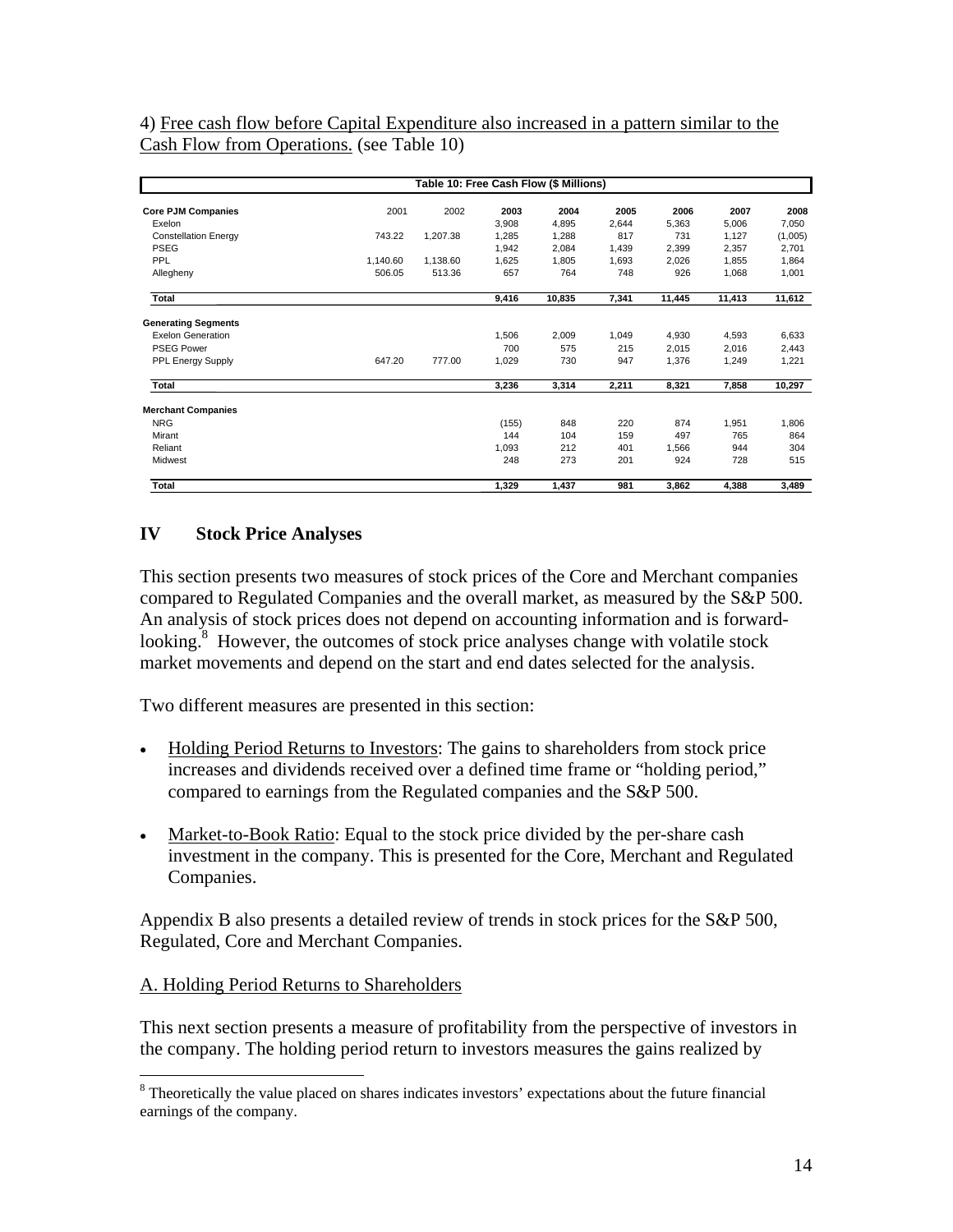investors from share price increases and dividend payments. This return is compared to the amount that would have been realized had investments been made instead in a portfolio of regulated utility stocks or the S&P 500.

This type of analysis does not depend on accounting data. However, the method: (1) depends on the start date of the analysis; (2) assumes that the markets efficiently measure future cash flow prospects for the companies; and (3) reflects the drop in stock prices resulting from the loss of investor confidence in late 2008.

The selection of the start date or the holding period strongly affects the results of the analysis. For this study, we examined six- and ten-year holding period returns.

As shown in the tables below, this analysis finds that shareholder earnings in the Core companies were between \$33 billion and \$47 billion greater than the S&P 500 and between \$19 billion and \$26 billion above regulated companies. (The total dollar numbers are affected by the dramatic stock price decline of Constellation in 2008.) It should be noted that the estimate of the surplus earnings for investors compared to regulated companies is within the same range as the differential in the return on equity presented in Section II. The return on equity calculations found a cost to consumers of \$20 billion over a seven-year period for the three Core companies reporting generation separately.

Constellation's investors were an exception and suffered losses resulting from the extreme drop in its share price in 2008. The company's financial downfall was largely the result of a strategy to expand speculative trading, to purchase companies that could produce near-term earnings and an absence of data transparency in its reporting to investors. Once it became apparent that Constellation was making speculative bets and did not have the cash on hand to maintain its trading, investors panicked.<sup>9</sup>

To explain the calculation of these excess returns, Exelon's investor returns since 2003, as shown in the top line of the first two tables, is used as an example. Exelon's 658 shares were worth \$14.12 billion in 2003 ("Stock Index from 2003"). The current share price is \$45.75 and the total market value of the company is \$30.1 billion. (\$45.75 times 658) shares). During the same holding period, the value of the S&P index declined to 93 percent of the 2003 value. Had that same \$14.12 billion been invested in an equal number of S&P indexed shares in 2003, their value today would be \$13.2 billion. The surplus of total Exelon investor earnings relative to the S&P is therefore the difference in the value of an investment in Exelon and the S&P over the holding period, or \$16.9 billion (\$30.1 billion minus \$13.2 billion.)

 $9^9$  Constellation's downturn will be analyzed in greater detail in an upcoming report.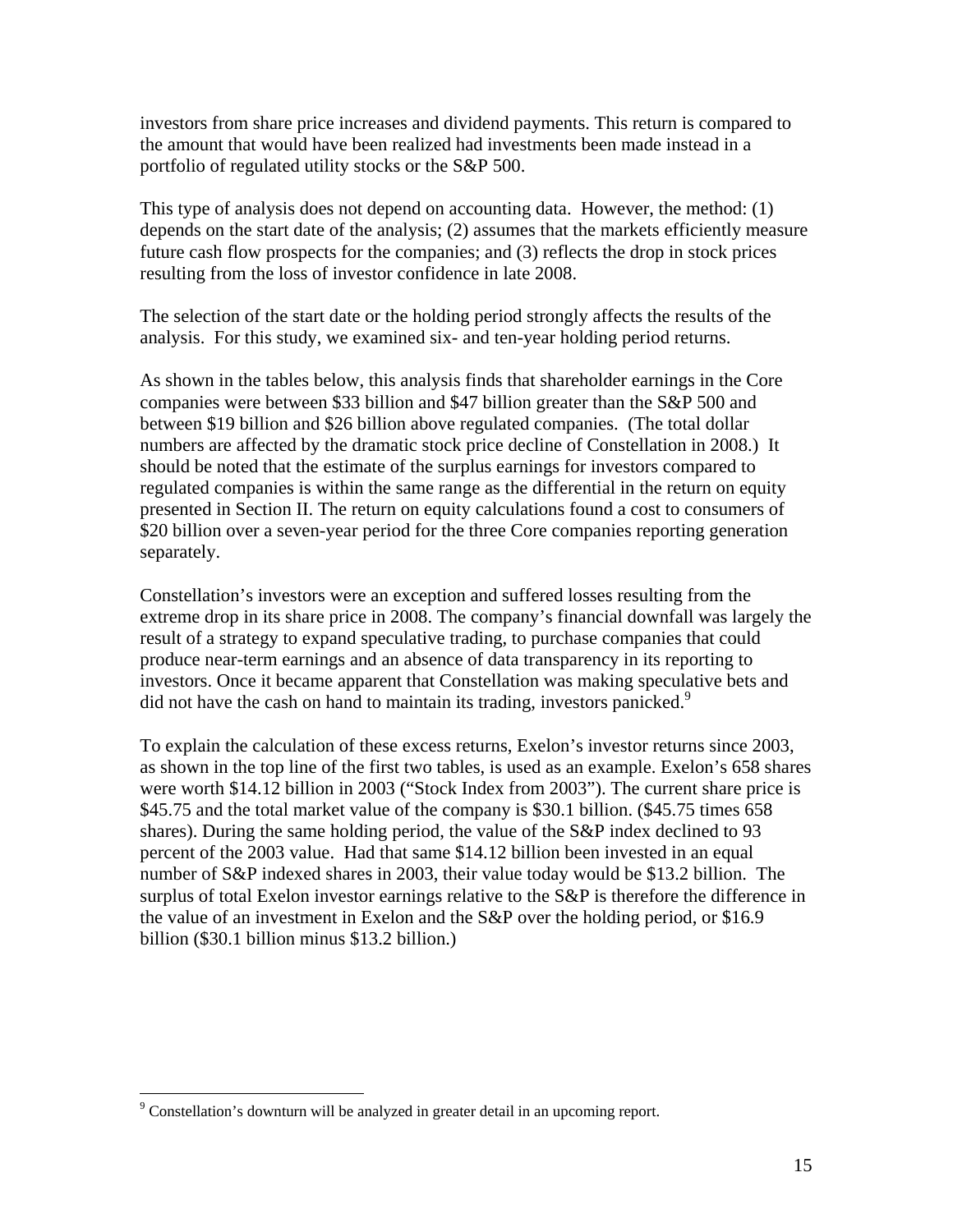|               | Wealth Realized Relative to S&P Index Since 2003 |                                     |                                           |                   |                                    |                                                           |                                                    |                      |                                                              |                                                      |  |  |  |
|---------------|--------------------------------------------------|-------------------------------------|-------------------------------------------|-------------------|------------------------------------|-----------------------------------------------------------|----------------------------------------------------|----------------------|--------------------------------------------------------------|------------------------------------------------------|--|--|--|
|               | <b>Number</b><br>of Shares<br>(Millions)         | <b>Stock</b><br>Price<br>(\$/Share) | <b>Market</b><br>Capital<br>(\$ millions) | Holding<br>Period | <b>Stock</b><br>Index from<br>2003 | <b>Start</b><br><b>Market</b><br>Capital<br>(\$ Millions) | Accum.<br><b>Dollar</b><br>Return<br>(\$ Millions) | <b>S&amp;P Index</b> | Accum<br><b>Dollar</b><br>S&P Index (\$<br><b>Millions</b> ) | <b>Surplus</b><br>Value<br>Realized<br>(\$ Millions) |  |  |  |
| Exelon        | 658                                              | 45.75                               | 30.103.50                                 | 6                 | 212.00%                            | 14.199.76                                                 | 30.070.86                                          | 93.00%               | 13,205.8                                                     | 16,897.72                                            |  |  |  |
| Constellation | 199                                              | 22.96                               | 4.571.03                                  | 6                 | 82.00%                             | 5.574.43                                                  | 4.445.26                                           | 93.00%               | 5,184.2                                                      | (613.19)                                             |  |  |  |
| PSEG          | 506                                              | 27.98                               | 14.157.88                                 | 6                 | 201.00%                            | 7,043.72                                                  | 14,138.84                                          | 93.00%               | 6,550.7                                                      | 7,607.22                                             |  |  |  |
| <b>PPL</b>    | 376                                              | 29.08                               | 10.925.94                                 | 6                 | 200.00%                            | 5,462.97                                                  | 10.910.95                                          | 93.00%               | 5,080.6                                                      | 5,845.38                                             |  |  |  |
| Allegheny     | 169                                              | 25.55                               | 4,327.15                                  |                   | 280.00%<br>6                       | 1,545.41                                                  | 4,325.71                                           | 93.00%               | 1,437.2                                                      | 2,889.92                                             |  |  |  |
| Total         |                                                  |                                     |                                           |                   |                                    |                                                           |                                                    |                      |                                                              | 32.627.04                                            |  |  |  |

|               |                                          |                                     |                                           |                   |                                       | Wealth Realized Relative to Regulated Index Since 2003    |                                                    |                    |                                                              |                                                      |
|---------------|------------------------------------------|-------------------------------------|-------------------------------------------|-------------------|---------------------------------------|-----------------------------------------------------------|----------------------------------------------------|--------------------|--------------------------------------------------------------|------------------------------------------------------|
|               |                                          |                                     |                                           |                   | <b>Dollars and Shares in Millions</b> |                                                           |                                                    |                    |                                                              |                                                      |
|               |                                          |                                     |                                           |                   |                                       |                                                           |                                                    |                    | <b>Accum</b>                                                 |                                                      |
|               | <b>Number</b><br>of Shares<br>(Millions) | <b>Stock</b><br>Price<br>(\$/Share) | <b>Market</b><br>Capital<br>(\$ millions) | Holding<br>Period | <b>Stock</b><br>Index from<br>2003    | <b>Start</b><br><b>Market</b><br>Capital<br>(\$ Millions) | Accum.<br><b>Dollar</b><br>Return<br>(\$ Millions) | Regulated<br>Index | <b>Dollar</b><br>Regulated<br>Index (\$<br><b>Millions</b> ) | <b>Surplus</b><br>Value<br>Realized<br>(\$ Millions) |
| Exelon        | 658                                      | 45.75                               | 30.103.50                                 | 6                 | 212.00%                               | 14.199.76                                                 | 30.070.86                                          | 132.00%            | 18.743.7                                                     | 11,359.81                                            |
| Constellation | 199                                      | 22.96                               | 4.571.03                                  | 6                 | 82.00%                                | 5.574.43                                                  | 4.445.26                                           | 132.00%            | 7.358.2                                                      | (2,787.21)                                           |
| <b>PSEG</b>   | 506                                      | 27.98                               | 14.157.88                                 | 6                 | 201.00%                               | 7.043.72                                                  | 14.138.84                                          | 132.00%            | 9.297.7                                                      | 4.860.17                                             |
| PPL           | 376                                      | 29.08                               | 10.925.94                                 | 6                 | 200.00%                               | 5.462.97                                                  | 10.910.95                                          | 132.00%            | 7.211.1                                                      | 3.714.82                                             |
| Allegheny     | 169                                      | 25.55                               | 4.327.15                                  | 6                 | 280.00%                               | 1,545.41                                                  | 4,325.71                                           | 132.00%            | 2,039.9                                                      | 2,287.21                                             |
| Total         |                                          |                                     |                                           |                   |                                       |                                                           |                                                    |                    |                                                              | 19.434.79                                            |

The holding period analysis using 1998 as the starting year is shown in the two tables below.

|               |                                          |                                     |                                           |                          |                                    | Wealth Realized Relative to S&P Index Since 1998          |                                                    |                      |                                                              |                                                      |
|---------------|------------------------------------------|-------------------------------------|-------------------------------------------|--------------------------|------------------------------------|-----------------------------------------------------------|----------------------------------------------------|----------------------|--------------------------------------------------------------|------------------------------------------------------|
|               | <b>Number</b><br>of Shares<br>(Millions) | <b>Stock</b><br>Price<br>(\$/Share) | <b>Market</b><br>Capital<br>(\$ millions) | <b>Holding</b><br>Period | <b>Stock</b><br>Index from<br>2003 | <b>Start</b><br><b>Market</b><br>Capital<br>(\$ Millions) | Accum.<br><b>Dollar</b><br>Return<br>(\$ Millions) | <b>S&amp;P Index</b> | Accum<br><b>Dollar</b><br>S&P Index (\$<br><b>Millions</b> ) | <b>Surplus</b><br>Value<br>Realized<br>(\$ Millions) |
| Exelon        | 658                                      | 45.75                               | 30.103.50                                 | 11                       | 616.00%                            | 4,886.93                                                  | 30.103.50                                          | 81.00%               | 3.958.4                                                      | 26,145.09                                            |
| Constellation | 199                                      | 22.96                               | 4.571.03                                  | 11                       | 92.00%                             | 4,968.51                                                  | 4.567.53                                           | 81.00%               | 4,024.5                                                      | 546.54                                               |
| <b>PSEG</b>   | 506                                      | 27.98                               | 14.157.88                                 | 11                       | 353.00%                            | 4.010.73                                                  | 14.157.88                                          | 81.00%               | 3.248.7                                                      | 10,909.19                                            |
| <b>IPPL</b>   | 376                                      | 29.08                               | 10.925.94                                 | 11                       | 416.00%                            | 2,626.43                                                  | 10.925.94                                          | 81.00%               | 2.127.4                                                      | 8,798.53                                             |
| Allegheny     | 169                                      | 25.55                               | 4,327.15                                  | 11                       | 98.00%                             | 4,415.46                                                  | 4,324.79                                           | 81.00%               | 3,576.5                                                      | 750.63                                               |
| Total         |                                          |                                     |                                           |                          |                                    |                                                           |                                                    |                      |                                                              | 47.149.97                                            |

|               | <b>Number</b><br>of Shares<br>(Millions) | <b>Stock</b><br>Price<br>(\$/Share) | <b>Market</b><br>Capital<br>(\$ millions) | Holdina<br>Period | <b>Stock</b><br>Index from<br>2003 | <b>Start</b><br><b>Market</b><br>Capital<br>(\$ Millions) | Accum.<br><b>Dollar</b><br>Return<br>(\$ Millions) | Regulated<br>Indx | Accum<br><b>Dollar</b><br>Regulated<br>Indx (\$ | <b>Surplus</b><br>Value<br>Realized<br>(\$ Millions) |
|---------------|------------------------------------------|-------------------------------------|-------------------------------------------|-------------------|------------------------------------|-----------------------------------------------------------|----------------------------------------------------|-------------------|-------------------------------------------------|------------------------------------------------------|
| Exelon        | 658                                      | 45.75                               | 30.103.50                                 | 11                | 616.00%                            | 4,886.93                                                  | 30,103.50                                          | 181.00%           | 8,845.3                                         | 21,258.15                                            |
| Constellation | 199                                      | 22.96                               | 4.571.03                                  | 11                | 92.00%                             | 4.968.51                                                  | 4.567.53                                           | 181.00%           | 8,993.0                                         | (4,421.97)                                           |
| <b>PSEG</b>   | 506                                      | 27.98                               | 14.157.88                                 | 11                | 353.00%                            | 4.010.73                                                  | 14.157.88                                          | 181.00%           | 7,259.4                                         | 6,898.46                                             |
| <b>PPL</b>    | 376                                      | 29.08                               | 10,925.94                                 | 11                | 416.00%                            | 2,626.43                                                  | 10,925.94                                          | 181.00%           | 4,753.8                                         | 6,172.10                                             |
| Allegheny     | 169                                      | 25.55                               | 4,327.15                                  | 11                | 98.00%                             | 4,415.46                                                  | 4,324.79                                           | 181.00%           | 7,992.0                                         | (3,664.83)                                           |

### B. Market-to-Book Ratio

An alternative way to compute the shareholder benefits from PJM restructuring is to compare the market-to-book ratios for the Core and Merchant companies to ratios for the Regulated companies. The market-to-book ratio is calculated by the dividing the stock price by the book equity value per share. The book value per share measures the amount of investment made by equity investors through issuing stock or through allowing earnings to be retained in the company.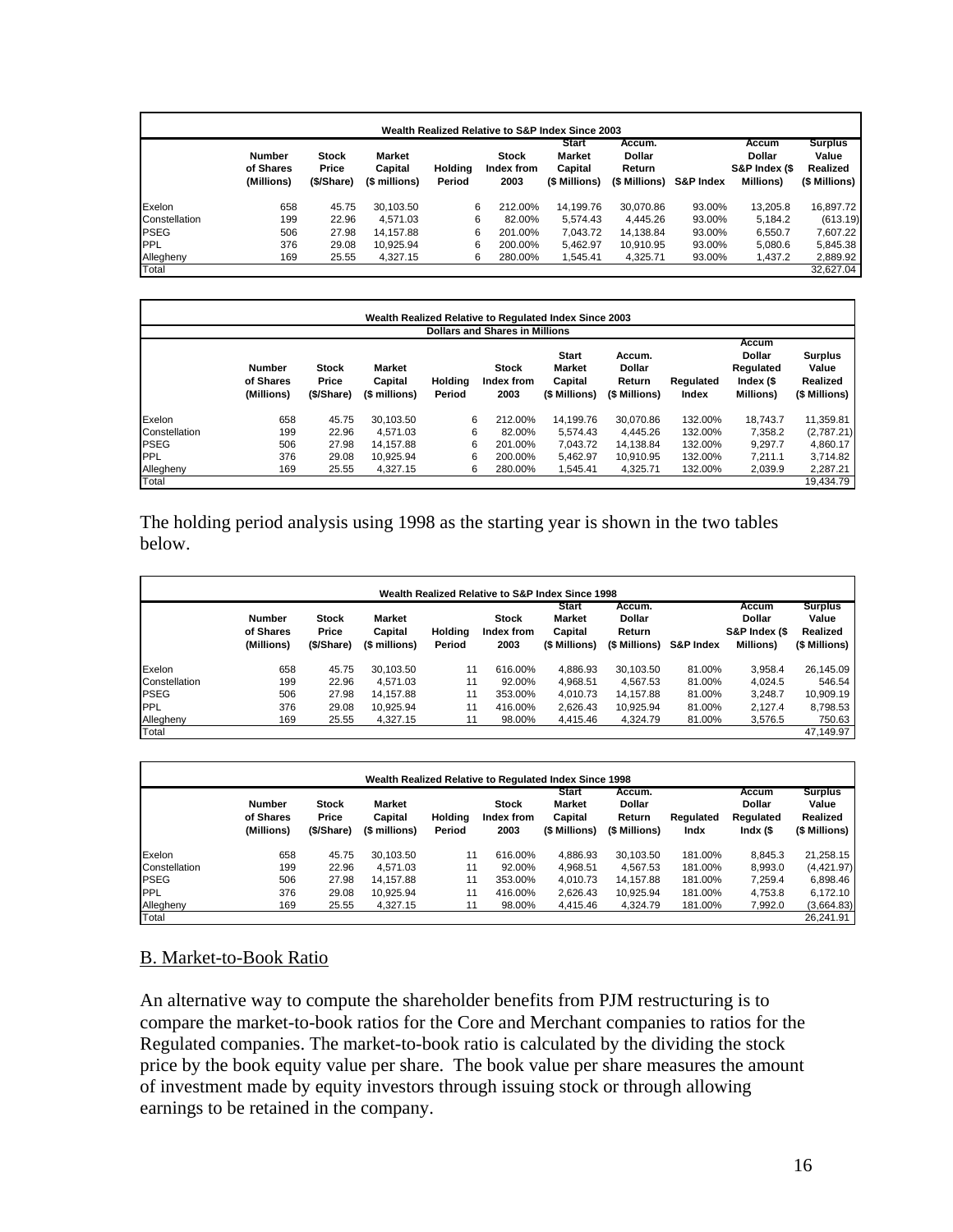As such, the market-to-book ratio quantifies the market value of a company relative to the actual investment in the company. If the market-to-book ratio is 1.0, then the stock market is saying that the value of the company is equal to the investment put into the company. If the market-to-book ratio is above 1.0, the stock price implies that the expected future stream of earnings will exceed the investment made by shareholders.<sup>10</sup>

The graph below shows that even though the stock market prices have fallen for the Core Companies, they still have higher market-to-book ratios than typical regulated companies. This graph uses the forward expected return on equity and the market-tobook ratio from the Finance.Yahoo! Web site. The graph demonstrates that most Regulated Companies have a market-to-book ratio clustered around 1.0, which implies that regulated companies are approximately earning their cost of capital.<sup>11</sup> The graph shows that the Core Companies have market-to-book ratios ranging from 1.4 to 2.8 and they also have higher expected returns on equity than Regulated<sup>12</sup> or Merchant Companies.



**Market to Book Ratio for Sample: 03-Apr-09**

1

 $10$  Past profits are not relevant to this calculation because they are either retained as earnings, which increase the book value per share and the market price, leaving the ratio the same, or the profits are dispersed in dividends that do not affect the market or book value. The market-to-book ratio is therefore affected only by future expectations.

 $11$  A basic premise of regulation is that if a company is expected to earn the cost of capital used to determine its rates on a continuing basis, the market value will equal the book value. In "The Cost of Capital" Seth Armitage states: "The … aim of regulation implies that the market value of the company should be equal to the book value, at least immediately after a price-setting review …. If market value exceeds book value, it suggests that the actual rate of return exceeds the cost of capital, and vice versa." (Armitage, S., 2005, p. 324.)

 $12$  The regulated companies are the cluster around the intersection of a market-to-book ratio of 1 and a return of 10 percent.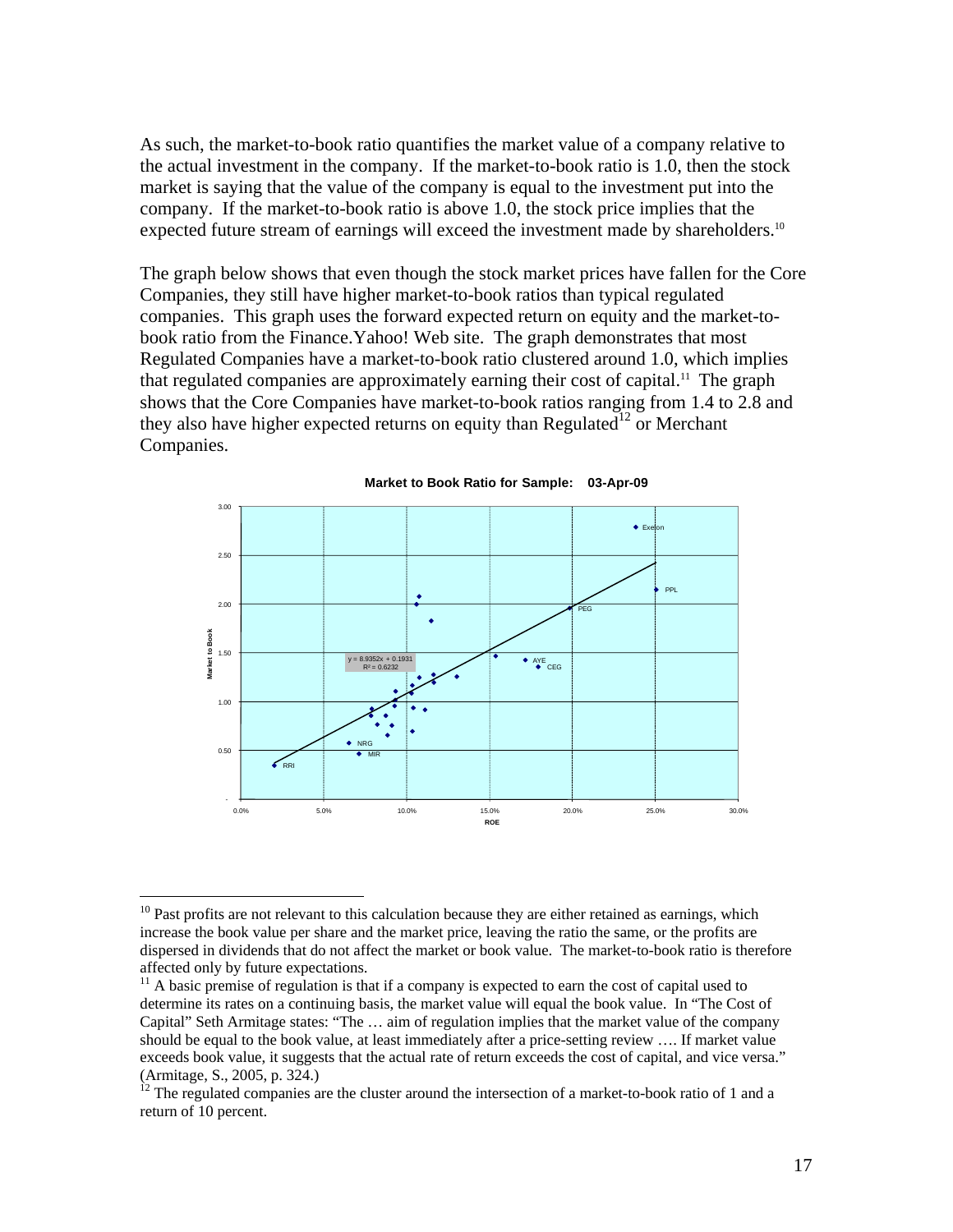Because higher market-to-book ratios for PJM Companies, especially the Core companies, are driven by higher prospective returns for these companies, largely due to expected earnings from deregulated electricity markets, the difference between marketto-book ratios for these and Regulated Companies can be used to compute the prospective cost penalty to consumers, equal to the differential in earnings for investors from deregulation.

Prospective costs are computed using the following formula where M/B stands for the market-to-book ratio:

Shareholder Deregulation Benefits = (Core  $M/B$  – Regulated M/B) x Core Book Equity

Once the shareholder benefits are computed, the consumer costs can be derived. As with the computation of aggregate costs from return on equity statistics, the aggregate consumer costs are calculated from adjusting the shareholder benefits for income tax. This is necessary because shareholder returns as reflected in the stock price are received after taxes are paid. The table below shows that for the five Core Companies, the total shareholder benefit is \$28 billion. After the income tax adjustment, the total costs expected to be incurred by consumers accumulate to \$47 billion.

| Table 11<br>Value Received by PJM Investors versus Regulated Investors Measured using Market to Book Ratio |                      |                      |                       |                   |                         |
|------------------------------------------------------------------------------------------------------------|----------------------|----------------------|-----------------------|-------------------|-------------------------|
|                                                                                                            |                      |                      |                       |                   |                         |
|                                                                                                            | <b>Book</b>          | Market to Book Ratio | Theoretical Market to | <b>Book</b>       | Excess Value to Un-     |
|                                                                                                            | Equity (\$ Millions) | (April 2008)         | Book Value            | <b>Difference</b> | requlated (\$ Millions) |
| <b>Core PJM Companies</b>                                                                                  |                      |                      |                       |                   |                         |
| Exelon                                                                                                     | 11.429               | 2.79                 | 1.15                  | 1.64              | 18.743.49               |
| <b>Constellation Energy</b>                                                                                | 3.851                | 1.36                 | 1.15                  | 0.21              | 808.73                  |
| <b>PSEG</b>                                                                                                | 8.067                | 1.96                 | 1.15                  | 0.81              | 6,534.27                |
| PPL                                                                                                        | 1.616                | 2.15                 | 1.15                  | 1.00              | 1.616.00                |
| Allegheny                                                                                                  | 2.368                | 1.43                 | 1.15                  | 0.28              | 662.91                  |
| Total                                                                                                      | 27.331               |                      |                       |                   | 28,365.40               |
| Pre-Tax Cost to Consumers                                                                                  |                      |                      |                       |                   | 47.275.67               |

# **V Conclusion: Implications for Consumers**

This analysis found that earnings by owners of unregulated generation from sales in the PJM Interconnection in 2008 contributed to a sustained high level of profits – despite the financial downturn and hardships faced by consumers. The combination of energy, ancillary service and capacity market revenue earned by these companies greatly exceeded the costs of producing the electricity that was sold into these markets. Capacity revenues clearly played a prominent role in the earnings profile. According to PJM, the weighted average capacity price rose from \$5.73 to \$111.93 per MW in 2008.<sup>13</sup>

This study's findings show that consumers have simply not benefited from the restructuring of the wholesale markets – as was promised by the proponents of these markets. High prices in restructured regions are frequently explained by market supporters as the result of differentials in fuel costs. But were this to be the case, then

<sup>&</sup>lt;sup>13</sup> PJM State of the Market Report 2008, p. 272.